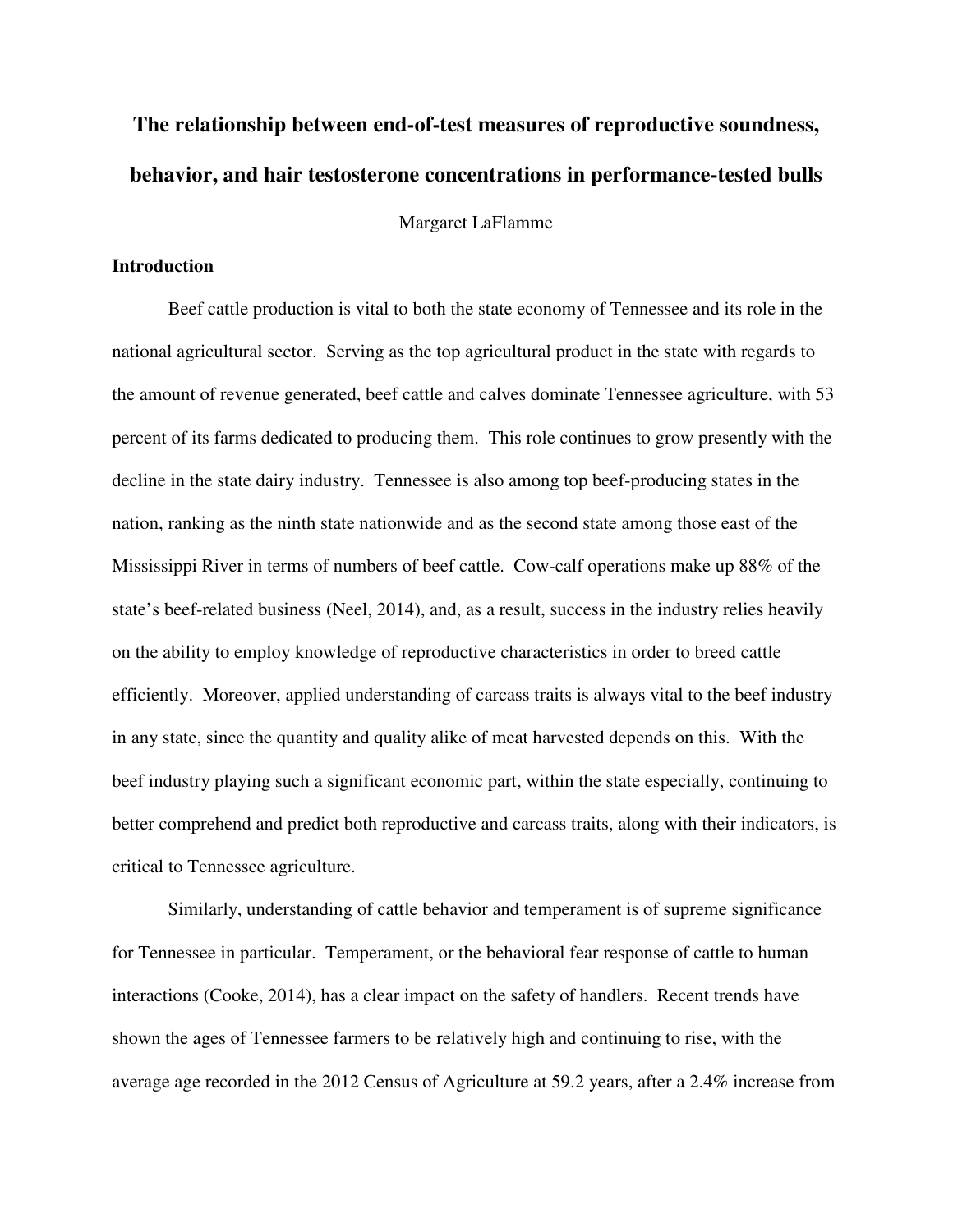the 2011 figure (Fewell, 2014). This exceeds both the national average age and the magnitude of its growth. These statistics highlight the state's need to focus on docility in beef and on ideal practices for handling and testing cattle. Therefore, in order to maximize the safety and wellbeing of Tennessee cattlemen, it is imperative that we increase emphasis on docility to match the rise in senility among handlers.

#### **Literature Cited**

Testosterone is the primary androgen in the male body. In addition to being essential for male sexual development and behavior as well as reproductive function, it plays a heavy role in aggressive behavior across many species, including birds, fish, dogs, deer, and rodents (Brain, 1983) as well as monkeys (Rada et al., 1976). This has been shown through a variety of studies involving both testosterone injections and castration as techniques to control hormone levels. Examination of testosterone concentrations in hair has yielded similar results. An experiment focusing on wild male hyrax observed in the field demonstrated that hair testosterone levels had significant positive correlation with dominant ranking in the social hierarchy (Koren et al., 2001). These collectively support the existence of a weak positive correlation between testosterone levels and aggressive social behavior, with testosterone increasing alongside interanimal aggression.

 However, this link does not seem to carry over into the field of temperament and more permanent behavioral traits. Geburt et al. (2015) indicated that this relationship may be reversed in terms of docility of cattle toward human handlers, with higher salivary testosterone levels being associated with greater docility. When docility was determined by leaving score, a numerical indication of ease in exiting the chute, saliva testosterone concentrations correlated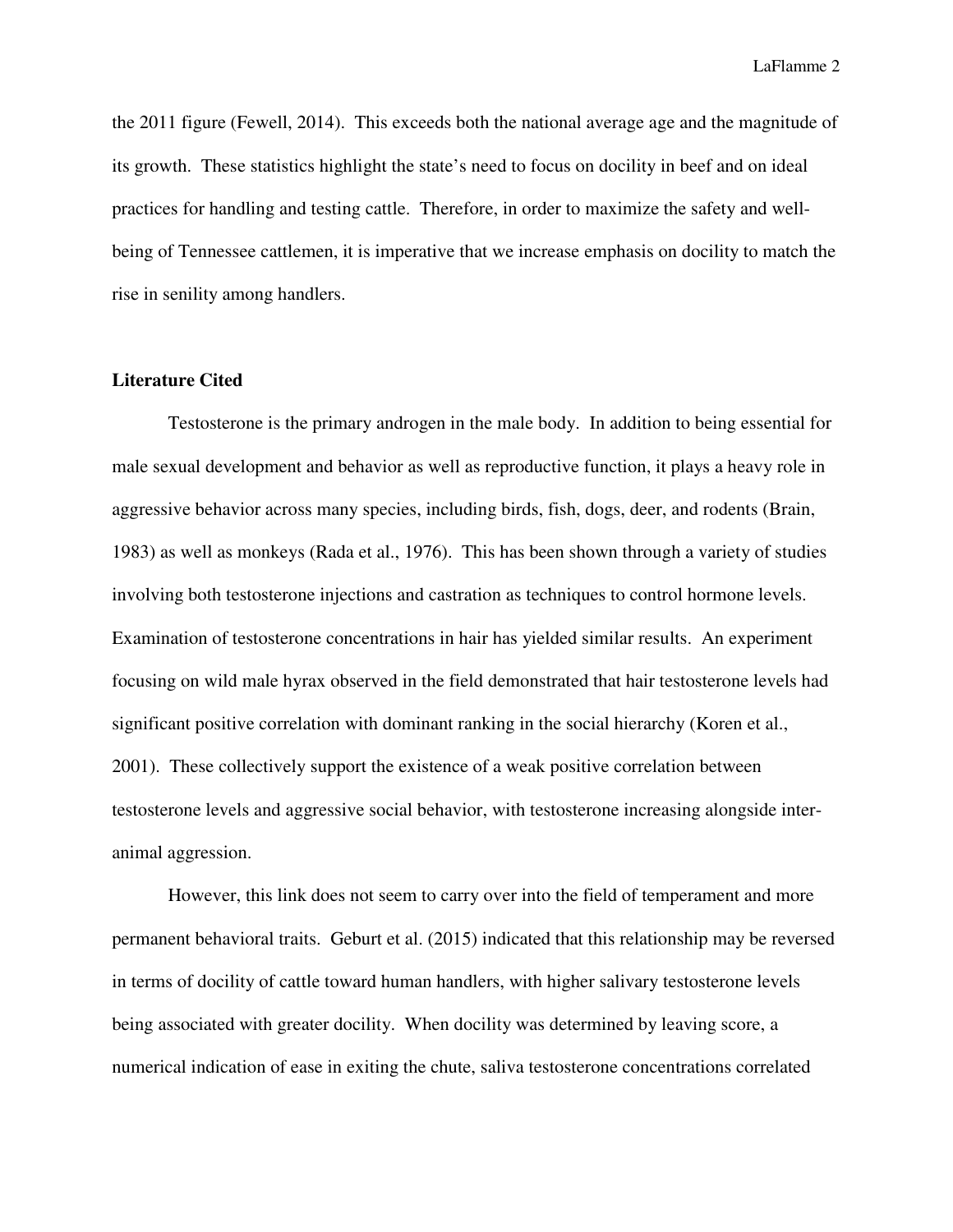negatively with exit velocity, such that cattle with low testosterone leave the chute more quickly and exhibit flightier dispositions than those with higher testosterone. Salivary testosterone concentration measurements did not prove to have reliable repeatability, so the correlation between testosterone and temperament was weak. As a result, it was determined that testosterone levels did not provide a consistent method of estimating docility. Salivary cortisol concentrations instead proved to be a more dependable biomarker for predicting excitable or fearful temperament in cattle than testosterone, exhibiting a positive correlation between high cortisol and fearful temperament that was stronger than the testosterone-temperament correlation.

Elevation of circulating testosterone levels increases both primary and secondary sex characteristics, and therefore gives rise to the enhancement of reproductive traits as well as growth and carcass traits. It is well known that testosterone is directly related to fertility in males, as it guides reproductive development in fetal males, initiates puberty in adolescents, and ultimately produces reproductive capability through spermatogenesis and maintains libido in mature males (Mandal, 2014). Studies examining circulating testosterone levels have outlined the specific characteristics on which the hormone has an effect. Positive correlations have been documented to exist between serum testosterone concentration and scrotal circumference as well as between testosterone levels and ejaculatory volume in bulls (Sajjad et al., 2007).

In a recent study by Souza et al. (2011), blood testosterone levels in cattle were shown to have a low correlation to sperm motility; however, research by Asadpour et al. (2008) found no correlation between the two with seminal fluid testosterone. The mixed findings on the relationship between testosterone concentration and sperm motility indicate that it is weak, if it exists at all. Similarly, no relationship has been established in bulls between blood testosterone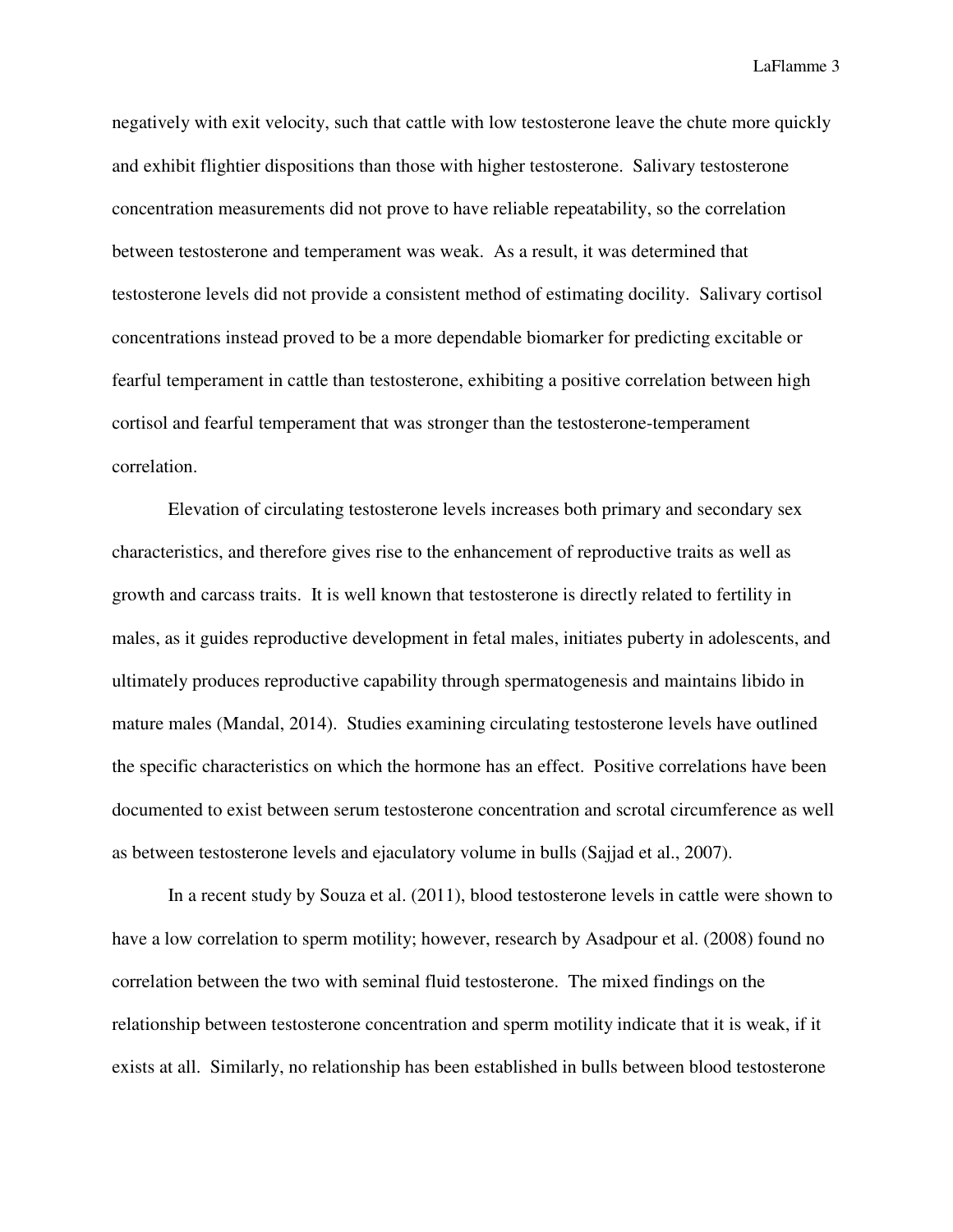levels and semen quality factors such as sperm morphology, abnormalities, or concentration (Souza et al., 2011). The absence of any direct associations among these factors is supported by the earlier findings of Asadpour et al. (2008), with one exception being when both testosterone levels and overall semen quality were shown to be higher during summer than winter. This anomaly may be attributed to other seasonal environmental factors, such as available feed sources or climate and temperature, which could support male fertility during summer over winter.

Testosterone also has major anabolic effects on the physical maturation of the male body, with a significant role in enhancing both the size and strength of muscles and bones (Mandal, 2014). By promoting higher protein metabolism, it augments the development of muscling. Unsurprisingly, testosterone concentrations measured in plasma of bulls were found to be positively correlated with average daily gain (Sitarz et al., 1977). Gortsema et al. (1974) evaluated carcass quality in steers and bulls and found that bulls reach market weight earlier than steers due to a greater concentration of circulating testosterone and resultant increased growth rate. Testosterone levels positively correlated with increased feed efficiency, as less trimmable fat and higher meat quantities were present in bulls than in steers, even though steers were kept on feed for 40 days longer to reach the same slaughter weight. Higher cold carcass weight per day of age was demonstrated in bulls than steers, with greater muscling in bulls yielding greater percent of total retail steaks and roasts.

In the study by Gortsema and coworkers, palatability was not compromised by elevated testosterone levels, but this result has not been consistent among researchers. Although steers showed more marbling, a factor that the authors attributed to the longer duration on feed, meat from bulls and steers was judged equal in flavor, juiciness, and consumer satisfaction, and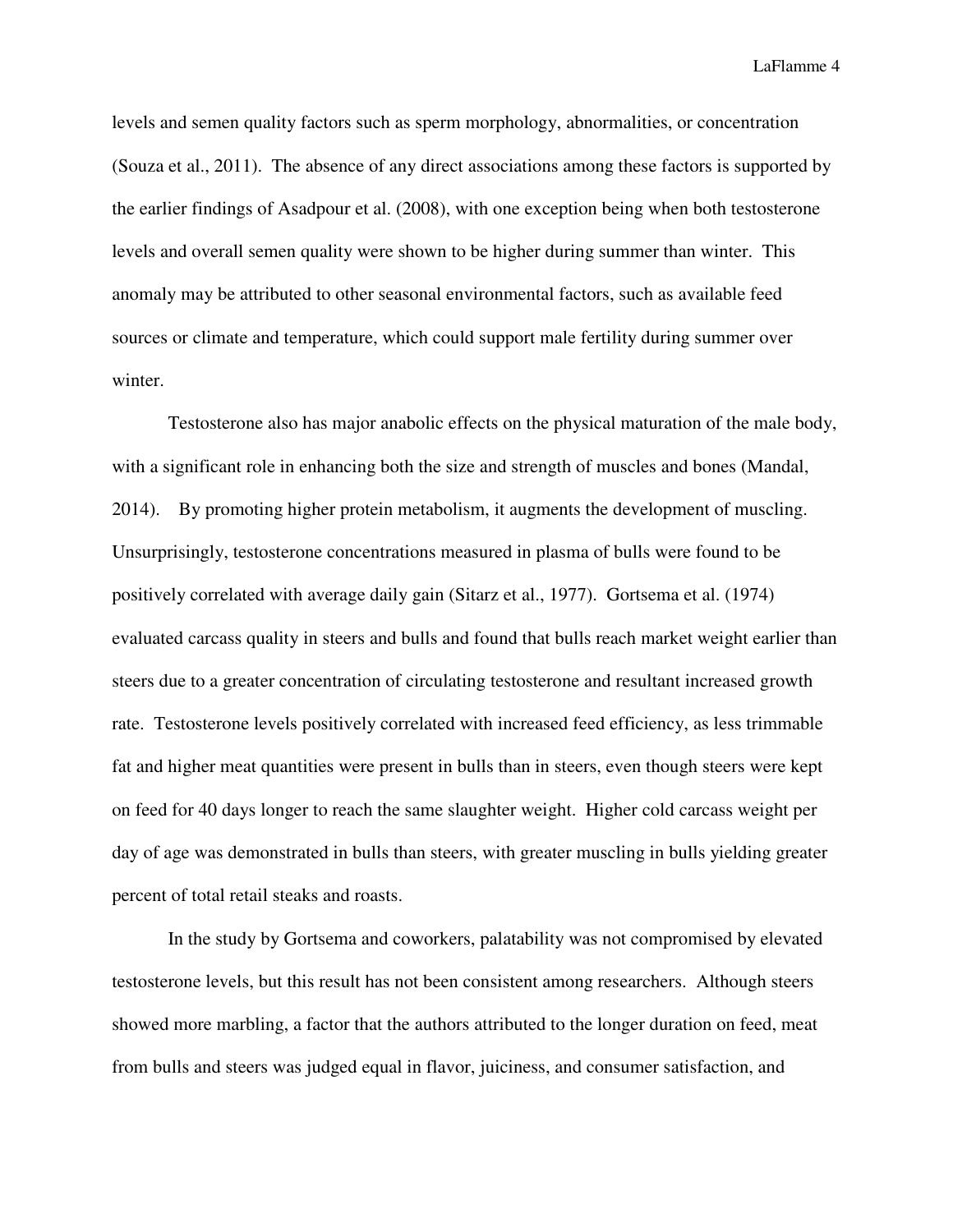differences noted in tenderness were non-significant (Gortsema et al., 1974). Other studies have shown palatability measures to be significantly higher in steers, such as that reported by Reagan et al.'s (1971) indicating that flavor, tenderness, marbling, and overall consumer satisfaction are all lower in bulls than in steers. Still others report nonsignificant differences in quality. Evidently, a consensus cannot be reached regarding subjective measures of taste due to the testosterone, but the literature on the role of testosterone in producing greater muscle volume and increasing the speed of muscle growth is undisputed.

Temperament also has a substantial effect on a range of facets of cattle production, from growth to meat quality. Cattle with fearful temperaments seem to be unfavorable not just for handling ease, but also for delays that reduce efficiency of operations. Several studies have shown that temperamental cattle undergo less average daily gain than calmer ones (Matheney, 2009), with animals scoring faster in flight speed exhibiting the smallest liveweight gain in the feedlot. Cattle with slower flight speeds also ultimately achieved significantly heavier slaughter and carcass weights than those with faster flight speeds (Burrow and Dillon, 1997). Additionally, temperament scores have been found to be moderately correlated (r=0.54, P<0.0001) with ribeye area per 45.5 kg of body weight in cattle at weaning (Matheney, 2009). Aside from direct effects on weight gain, flighty temperament also leads to elevated stress levels with handling, which may indirectly have a negative impact on growth by reducing immunity (Matheney, 2009).

In terms of meat quality, fearful cattle temperament is equally undesirable. According to a study by Fordyce et al. (1988), the proportion of bruised carcass increased significantly as cattle temperament became more flighty, presumably due to the tendency of these cattle to have a magnified fright response to stimuli during travel. As compared to the most easygoing cattle,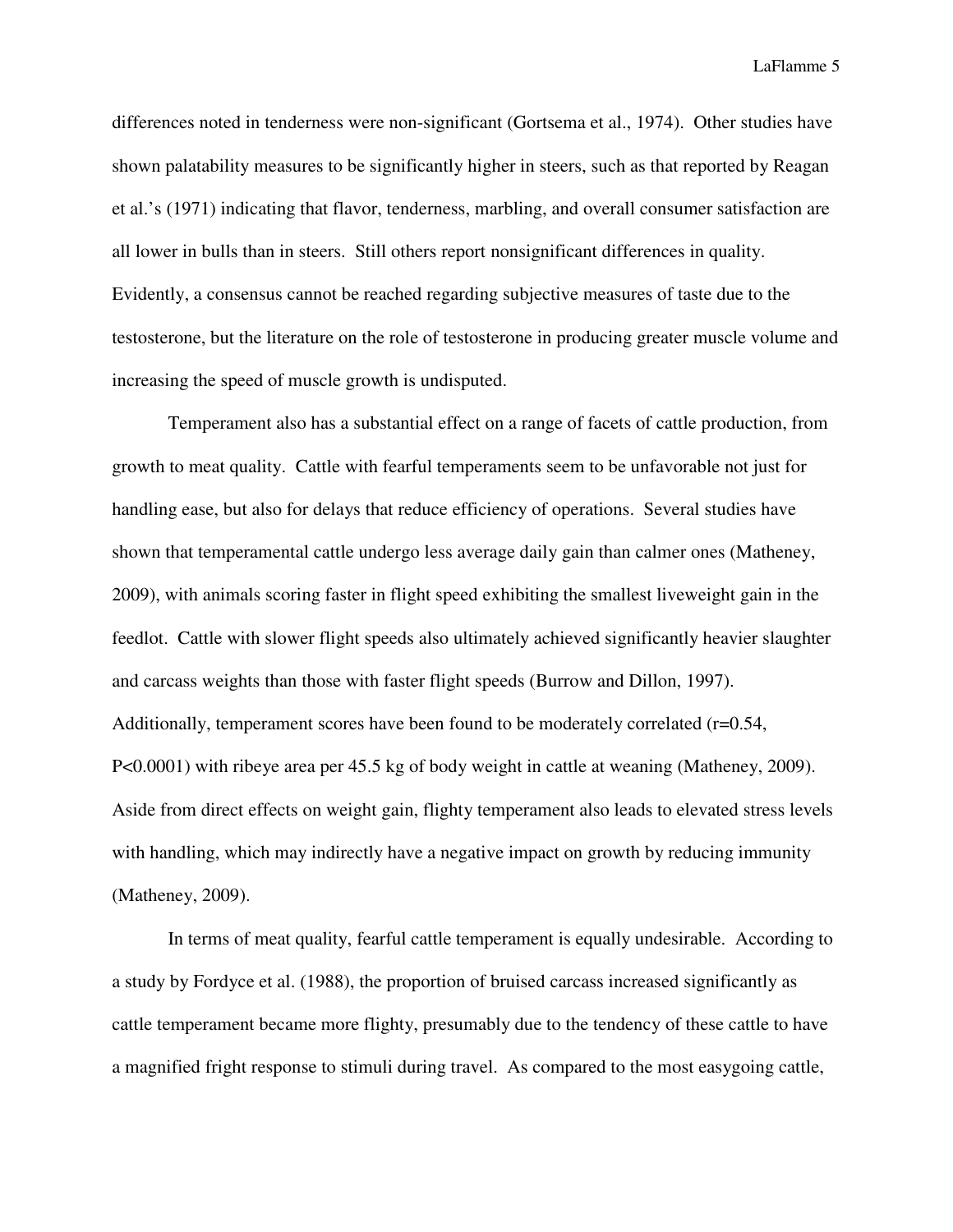the flightiest ones averaged a total of 1.5 kg more bruise trim that must be discarded per carcass. Moreover, the majority of additional bruising in temperamental cattle occurred along the back and rump, on or proximal to the most valuable carcass cuts. These results were not repeatable in frequently handled cattle, with temperament scores and bruising showing no relationship at all in this group. This suggests that environmental exposure to humans acts in conjunction with inherent temperament to modify overall bovine behavior. This study also suggested that excitable temperament may decrease meat tenderness, although the authors concede that this relationship cannot be determined conclusively from this experiment. Tenderness was compromised by the relatively high mean pH scores recorded in carcasses, but the heightened pH may have been caused by the stress of the long distances travelled to the slaughter plant rather than solely by physiological effects of flighty temperament. Likewise, borderline dark cutter carcasses were shown to be more prevalent in temperamental cattle (Matheney, 2009). Overall, the impacts of excitable cattle disposition on growth rates and meat quality ultimately contribute to major economic losses for producers at the time of harvest.

No direct link appears to exist between temperament and reproductive traits in bull cattle specifically. Since little research has been done on this relationship in bulls, further research may be warranted. The limited current published research available suggests that the relationship between temperament and physiological reproductive traits is weak in male cattle, if it exists at all. While a study by Kasimanickam et al. (2014) established that female beef cows with calmer temperament had significantly higher conception rates and smaller pregnancy loss rates than their more excitable herd-mates, temperament does not seem to have a similar physiological impact on bulls. Multiple experiments, including the work of Fordyce et al. (1996) and Matheney (2009), concur that scrotal circumference in particular is independent of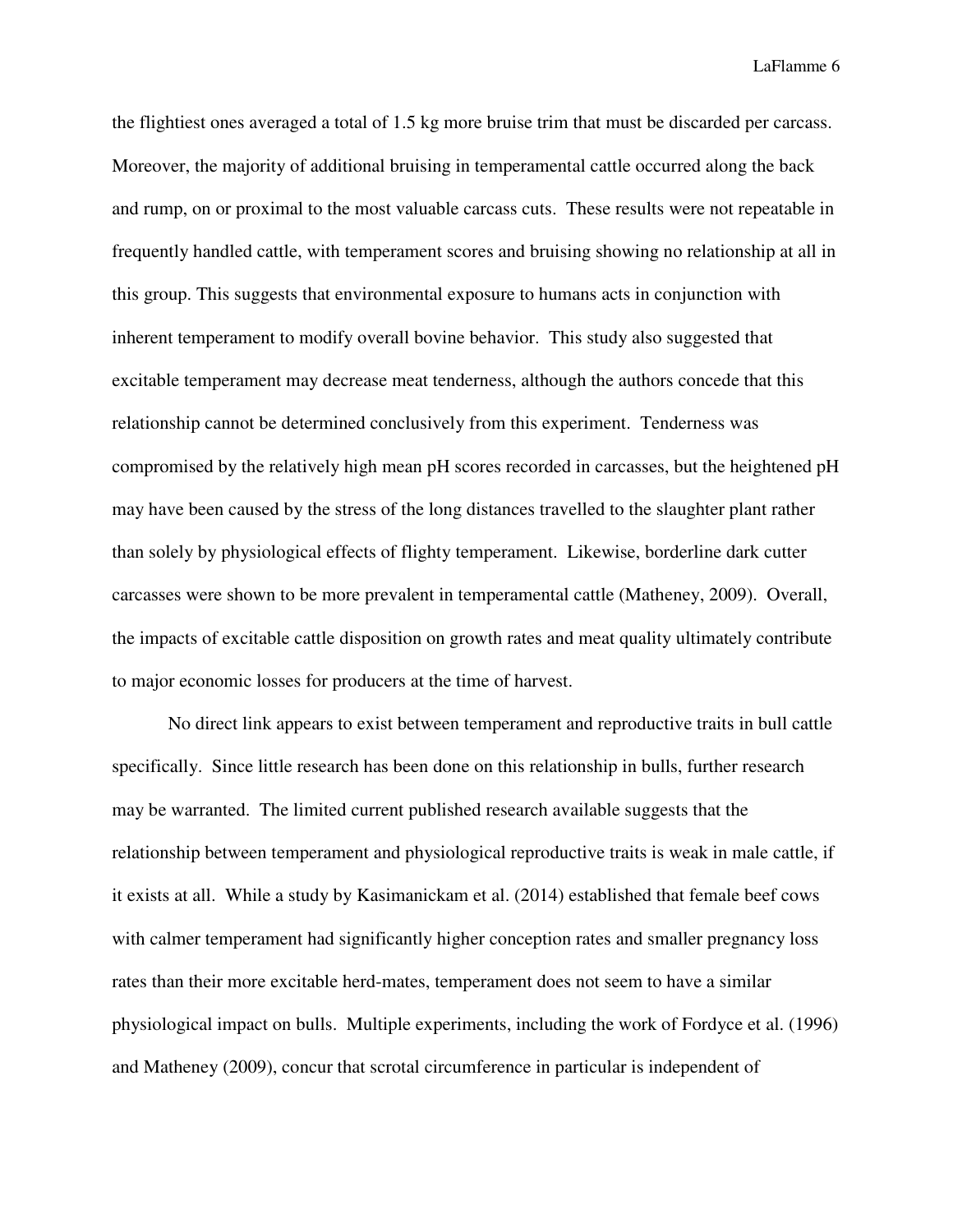temperament. Only one study yielded results where scrotal size correlated with flight speed scores. Although the relationship was weak, it did persist across the bulls at all three times of measurement: at weaning, yearling, and final weights (Burrow, 2001). Research is lacking as to whether correlations exist between temperament scores and semen quality factors in bulls.

In spite of the apparent absence of a correlation between bull temperament and physiological sexual characteristics, connections have been found between temperament and initial libido (Petherick, 2005). A variety of research indicates that bulls with relatively fearful temperaments are more hesitant to engage in sexual activity than others, especially when placed in novel environments. For example, bulls with cautious temperaments exhibited significantly longer periods of inactivity before mating with estrous cows than did bulls with less reactive temperaments (Fraser, 1957). Likewise, in an experiment by Hafez and Bouissou (1975), certain flighty bulls required an adjustment period to adapt to new settings during artificial collection of semen. These bulls initially displayed reduced sexual interest but returned to normal sexual behavior after time was provided to acclimate to the situation.

A variety of phenotypic correlations between fertility traits and growth characteristics have been found in cattle. Research suggests that cattle reproductive development is positively linked with body growth but is negatively related to feed efficiency during growth periods. Growth of bulls' scrotal circumference positively correlated with average daily gains in a study performed by Hafla et al. (2015). Schenkel et al. (2004) similarly found that actual scrotal circumference values correlated with average daily gain across multiple breeds of growing bulls. Body weight measurements taken between 6 and 16 months of age are found to be positively correlated with testicular weight in bulls at 16 months of age (Brito et al., 2012). In contrast, Hafla et al. (2015) showed that gain in scrotal circumference in bulls was negatively correlated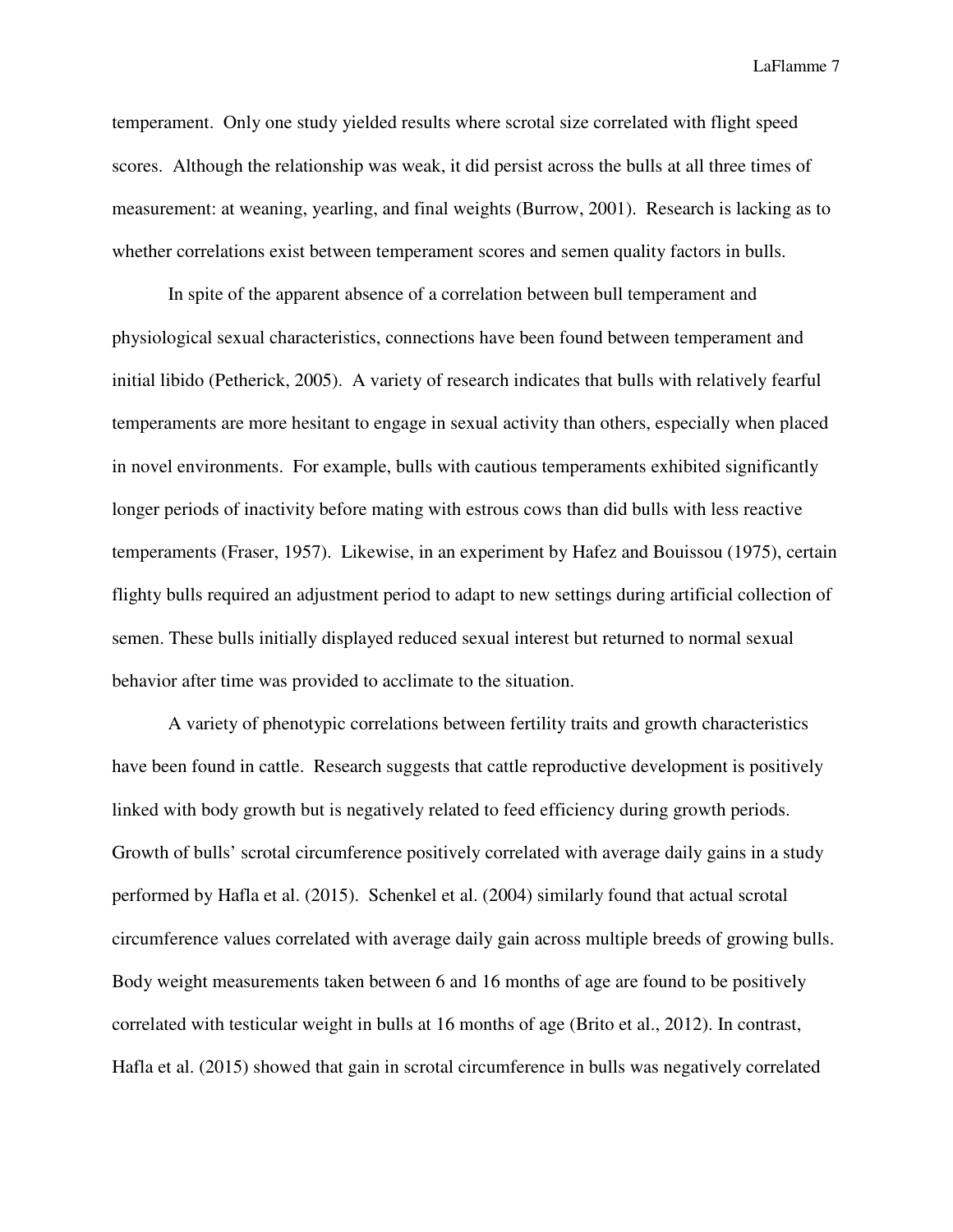with the physical weight gain to feed ratio. However, final scrotal circumference measurements were independent of the same gain to feed ratio and residual feed intake values. This indicates that although the rate of reproductive development may decrease feed efficiency, the actual values of fertility traits do not significantly impact it.

Semen quality parameters weakly associated with growth traits in growing bulls, provided that they are in a healthy body condition. Previous research by Barth and Waldner (2002) found that lack of body fat in bulls decreases scrotal circumference as well as semen motility and increases abnormal semen morphology. Excess nutrition and body fat also limits sperm production and quality, possibly because fat accumulation in the testes insulates them and precludes adequate cooling necessary for proper thermoregulation of sperm cells (Coulter and Bailey, 1988). Moreover, although scrotal circumference is higher in bulls fed high-energy diets than those with moderate-energy intake levels, this can be attributed to inflation of measured circumference values caused by fat reserves around the testes and not to greater testicular weight (Brito at el., 2012). Thus, it is well established that extremes of body condition play a negative role in reproductive development, but within a range of normal body condition scores, the relationships between growth and reproductive traits are weaker. In the recent study by Hafla et al. (2015), sperm morphology had a weak negative correlation with gain to feed ratio and a weak positive one with back fat thickness. However, there was no significant connection between morphology and average daily gain. This finding supports results reported earlier examining bull growth between 6 and 16 months of age (Brito et al., 2012). Progressive sperm motility was also unrelated to average daily gain, gain to feed ratio, and residual feed intake (Hafla et al., 2015).

Concentrations of steroid hormones in hair seem to be closely related to levels in blood serum. This may be because hormones are integrated into the growing hair from circulating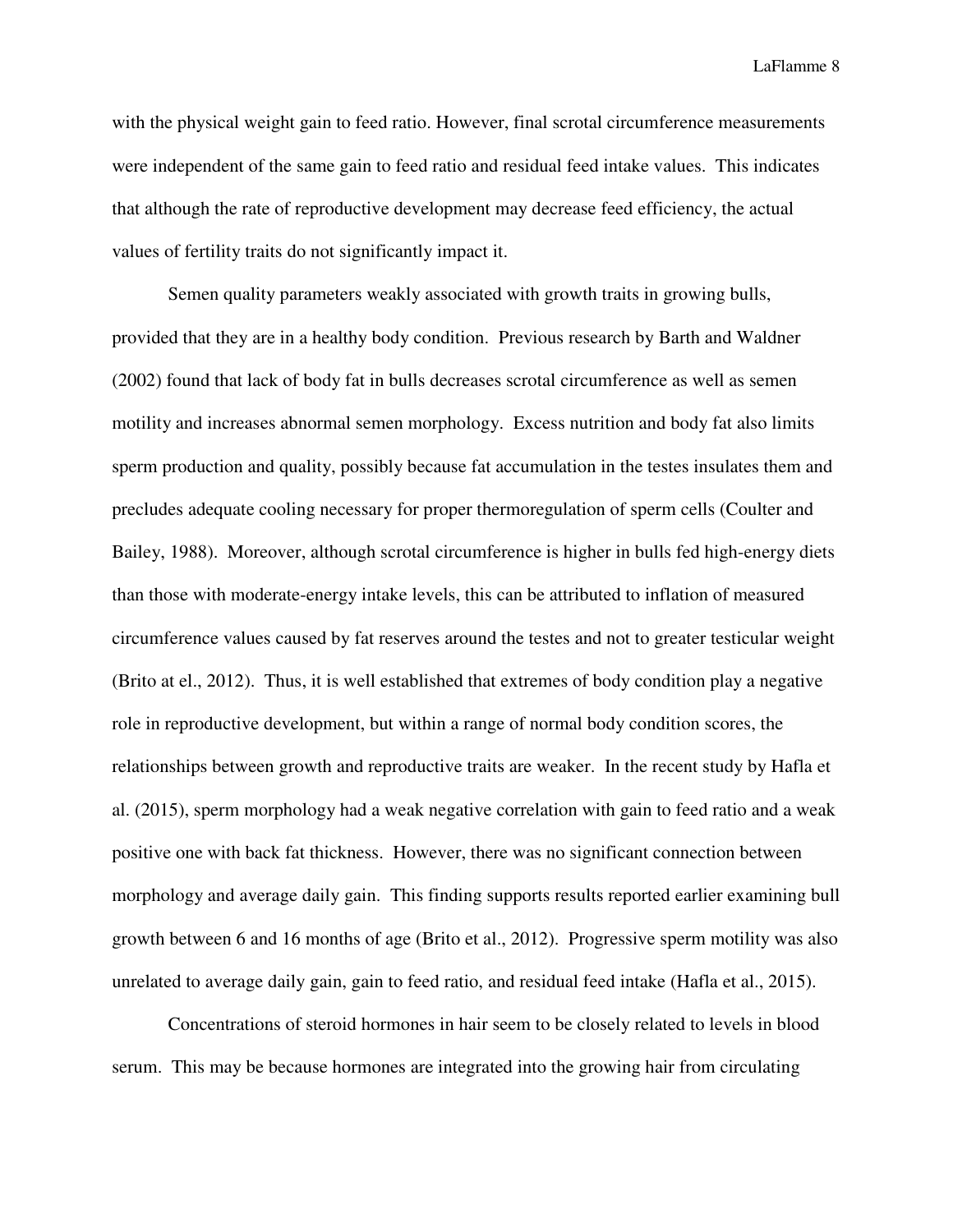blood flow to the follicle during growth (Gleixner and Meyer, 1997). Hair progesterone levels in dairy cows proved to be an accurate indicator of pregnancy early in gestation, as reported by Liu et al., 1988, and from there, further investigation of steroid hormones measured in hair followed. An experiment by Yang et al. (1998) demonstrated that hair acts as a very reliable substitute for serum in measuring steroid hormone levels in humans. Hair and serum samples were collected at the same time of day to account for circadian pattern of fluctuating testosterone levels over the course of the day. Concentrations of testosterone in human serum were shown to be closely and significantly correlated (r=0.395) with those in hair. Regardless of the use of varying segments from the top, middle, and basal regions of the hair, results were consistent across all sections (Yang et al., 1998).

In a study by Gleixner and Meyer (1997), concentrations of testosterone in hair were significantly higher in black-haired bulls than in white-haired ones. This result was particularly noteworthy because no similar trend existed for estradiol levels in black versus white hair. Based on this finding and previous research showing that testosterone binds melanin granules in vitro, the authors suggest that testosterone likely binds melanin in black hair to create these relatively elevated levels. The authors concluded hair color must be considered when evaluating testosterone concentrations in bovine hair across different breeds or phenotypes of cattle.

The use of hair as a non-invasive method of assessing hormone levels stands as a promising tool when conducting stress research in cattle. Hair analysis of hormones could be valuable in facilitating prediction of carcass traits and breeding value in beef cattle prior to slaughter. The non-invasive nature of hair collection minimizes stress and possibility of injury to both the animal and personnel collecting the samples, which will significantly improve animal well-being. Hormone analysis in hair also has advantages beyond safety implications. The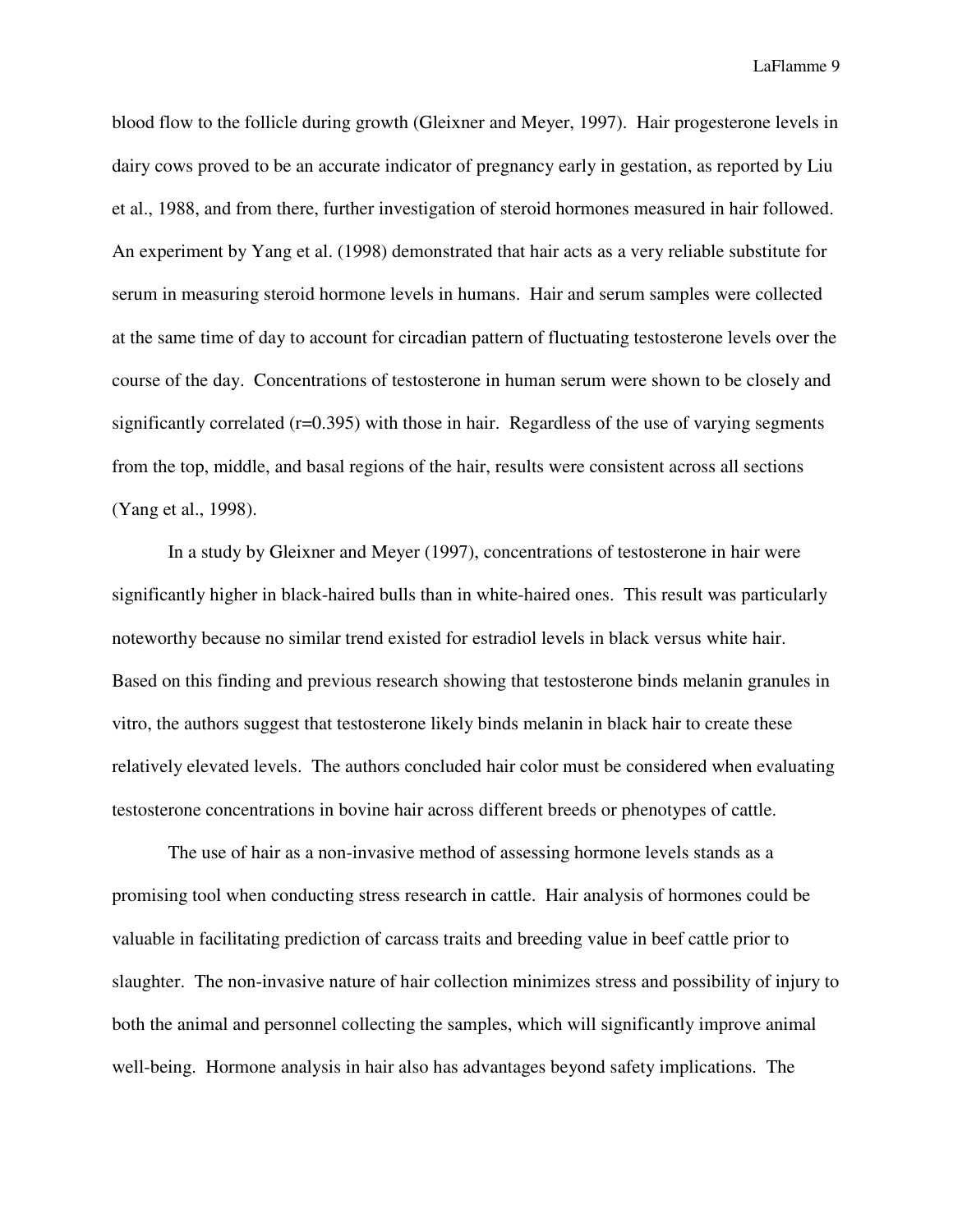technique simplifies transportation and storage for collected samples, since hair does not require chilling or freezing to maintain freshness as blood and saliva do. Furthermore, hair is always available and easy to harvest, making it a strong solution for situations where minimalizing handling is necessary, especially in wildlife (Koren et al., 2001). Certainly, then, if hair analysis could provide an easier and safer, but equally reliable, method for data collection in agricultural teaching and research as compared to serum sampling, it would be a valuable tool.

With prior data and published literature as guidelines, the present research explores techniques for evaluating testosterone levels in bulls and what these concentrations may signify. More specifically, this study analyzes chronic testosterone concentrations in hair as a noninvasive method of assessing relationships between endocrine, production, behavioral, and reproductive traits in bulls. One objective is to observe how testosterone levels fixated in hair relate to growth and carcass traits, including weight and average daily gain as well as ribeye area and marbling. The research also aims to examine hair testosterone levels as they correspond with breeding characteristics, such as scrotal circumference and semen quality parameters. Additionally, the current study explores the relationship between testosterone and behavioral measures, including pen score and daily activity, exit velocity, and overall temperament in bulls. This would also present the opportunity for future publications on hair concentrations of testosterone as indicators of breeding performance and desirable carcass traits. Ideally, the study strives to determine whether hair testosterone measurements could serve as reliable, non-invasive alternatives to serum concentration measurements in cattle and whether hair analysis provides an accurate way to assess chronic testosterone as compared to the acute concentrations of circulating testosterone found in serum.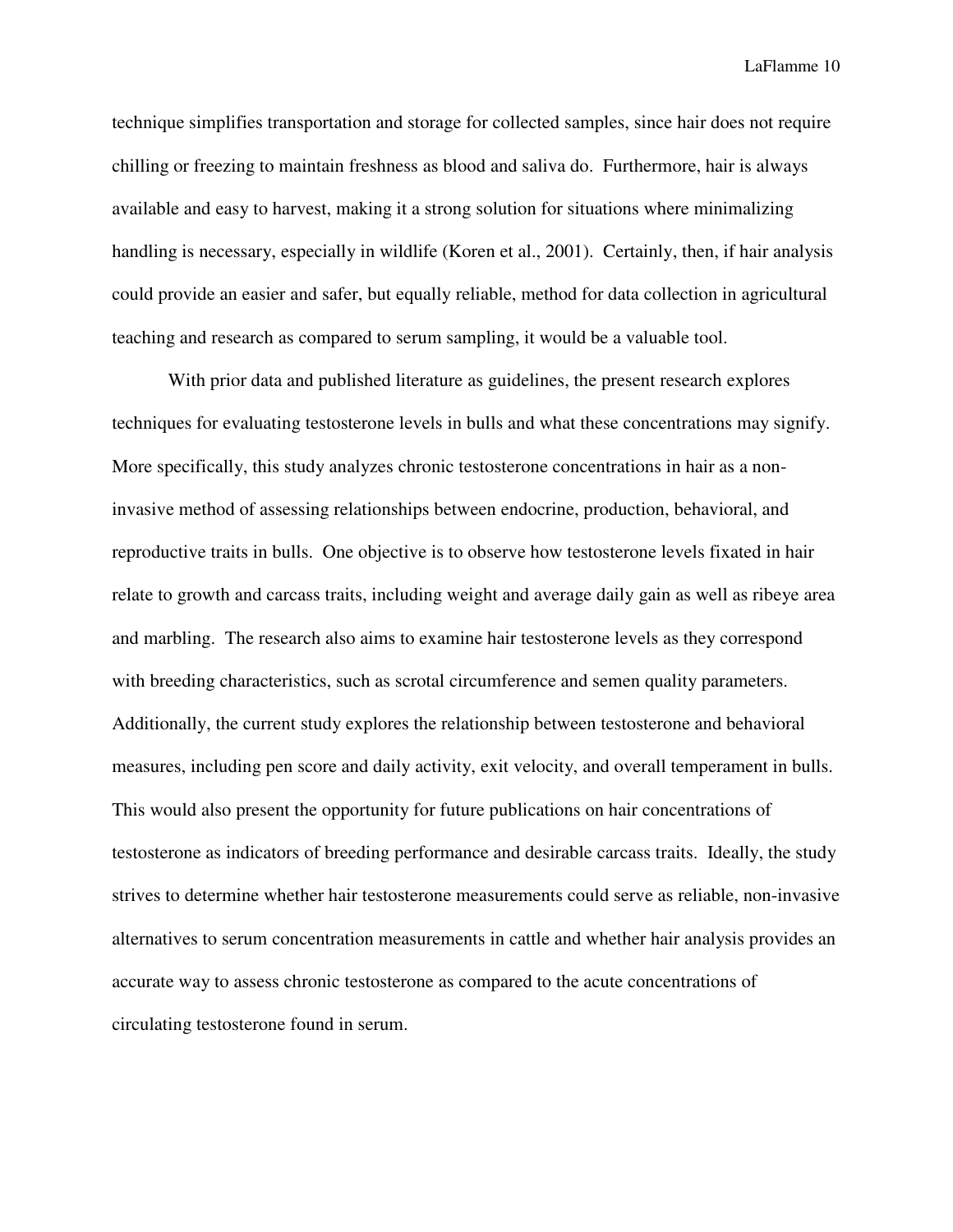#### **Materials and Methods**

All animal procedures in this study were reviewed and approved by the University of Tennessee Animal Care and Use Committee. Bulls (n=30) were housed at the Middle Tennessee Research and Education Center in Spring Hill, Tennessee. Most of the bulls were registered Angus cattle, except for one Santa Gertrudis, one Simmental, and one Simmangus bull. All were born between December 2012 and March 2013. The bulls were separated into three pens by body weight and age, with between 8 and 12 bulls in each pen, for an 84 day test period. All bulls were offered a pelleted feed as well as orchard grass and tall fescue blend hay *ad libitum*. Dataloggers on each bull tracked total steps taken, total lying time, number of lying bouts, and lying bout duration from d 0 to 28 and d 56 to 84. Body weight and scrotal circumference were measured upon arrival at the facility, and then bulls were allowed a 14-day habituation period to acclimate to the new environment.

After the habituation period, hair and serum data were collected at 28-day intervals from d 0 to 84. Hair was collected from a  $20 \times 30$  cm rectangle over the area of the rump where the rump fat ultrasound was done. The same rectangle was clipped each time to show testosterone in only the hair that grew in since the previous hair collection. Thus, for each hair collection following the first, hair samples were representative only of testosterone levels relevant from the past 28 day period. Electric clippers with a #40 blade were used for the shaving and were cleaned with absolute ethanol after each bull was clipped. For blood sampling, a minimum of 10 mL of blood was drawn from the tail vein upon delivery and on hair collection dates.

Temperament data collected included pen score, order through the chute, time to leave the chute, and exit velocity. Pen scores ranging from 1 to 5 were assigned to all bulls by a single observer on d -1, 27, 55, and 83. After allotting individuals randomly within the pens in groups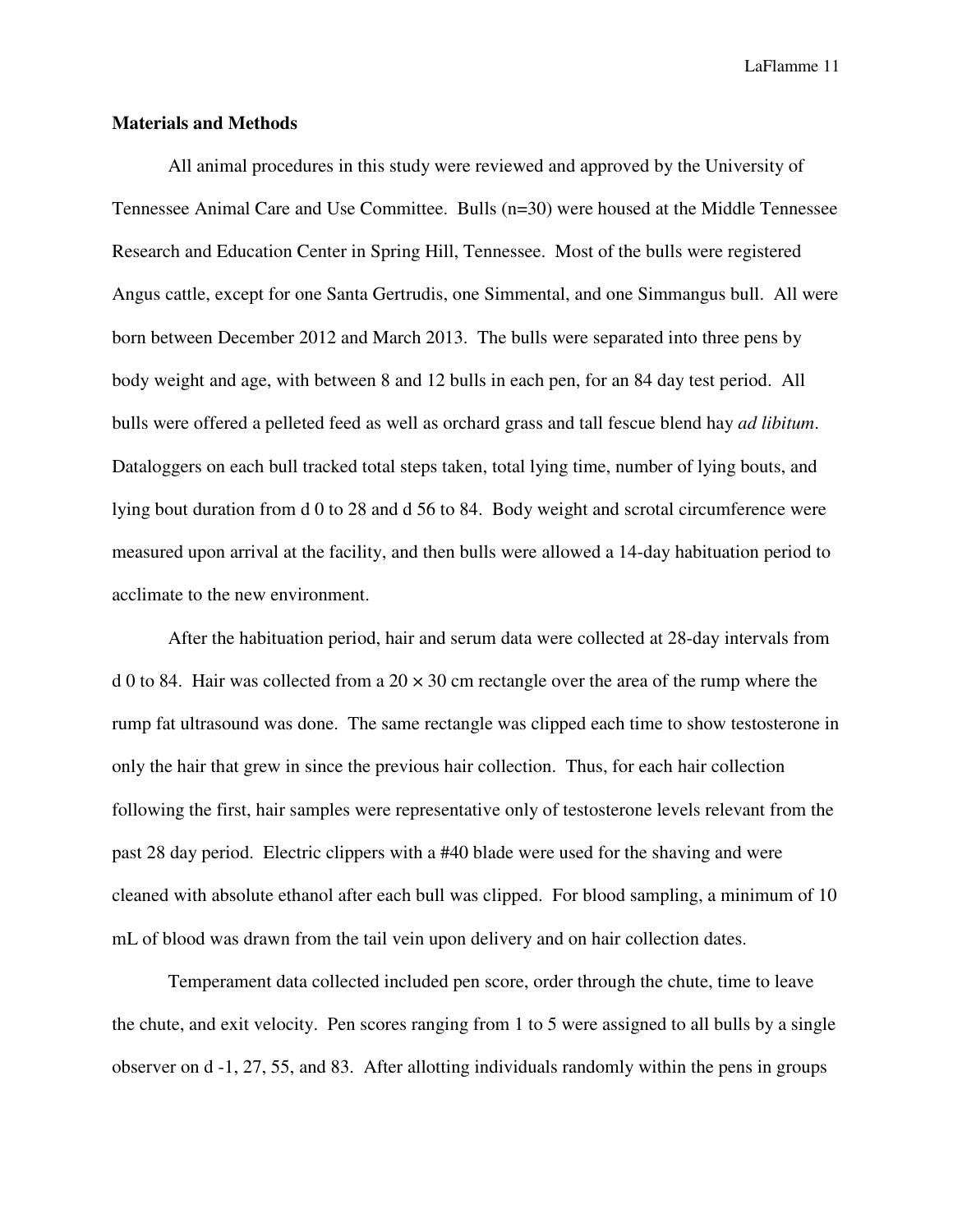of 3 to 5 bulls, the observer approached each bull for 30 s and determined its pen score, with 1 being the score assigned to the most docile or approachable animals and 5 being the score given to the most aggressive or fearful animals. The next day, bulls were run through the chute system, and the order of entrance was recorded, along with the amount of time it took for each bull to leave the chute after opening the head gate (Time 1). Exit velocity data were collected using two infrared sensor beams set at 1.83 m apart to clock the time it took each bull to cover that given distance. Overall temperament was calculated as a function of pen score and exit velocity on each test date (pen score + exit velocity / 2).

Body weight was measured on d 0, 28, 56, and 84. From these values average daily gain over each 28 day period was calculated, along with an overall average daily gain. Live animal ultrasound measures were recorded on d 85 and analyzed for backfat thickness, ribeye area, and intramuscular fat percentage on each bull. Final reproductive evaluation was also performed on d 85. Semen was collected by electroejaculation and assessed for percent normal sperm, primary defects, secondary defects, gross motility, and sperm motility. Scrotal circumference was measured on d 84.

For analysis of the data, competitive binding assays were used for analysis of both hair and serum testosterone samples. A commercial ELISA procedure (Salimetrics, Philadelphia, Pennsylvania, USA) was used for measuring low testosterone concentrations in the collected hair samples. Radioimmunoassay (RIA) kits (ICN Biomedicals, Inc., Costa Mesa, California) were employed for serum testosterone analysis. Statistical analysis of data was performed in SAS 9.3, with focus on Spearman correlations among variables. Correlations of  $r > 0.3$  or  $r < -0.3$  were considered statistically significant and reported as such.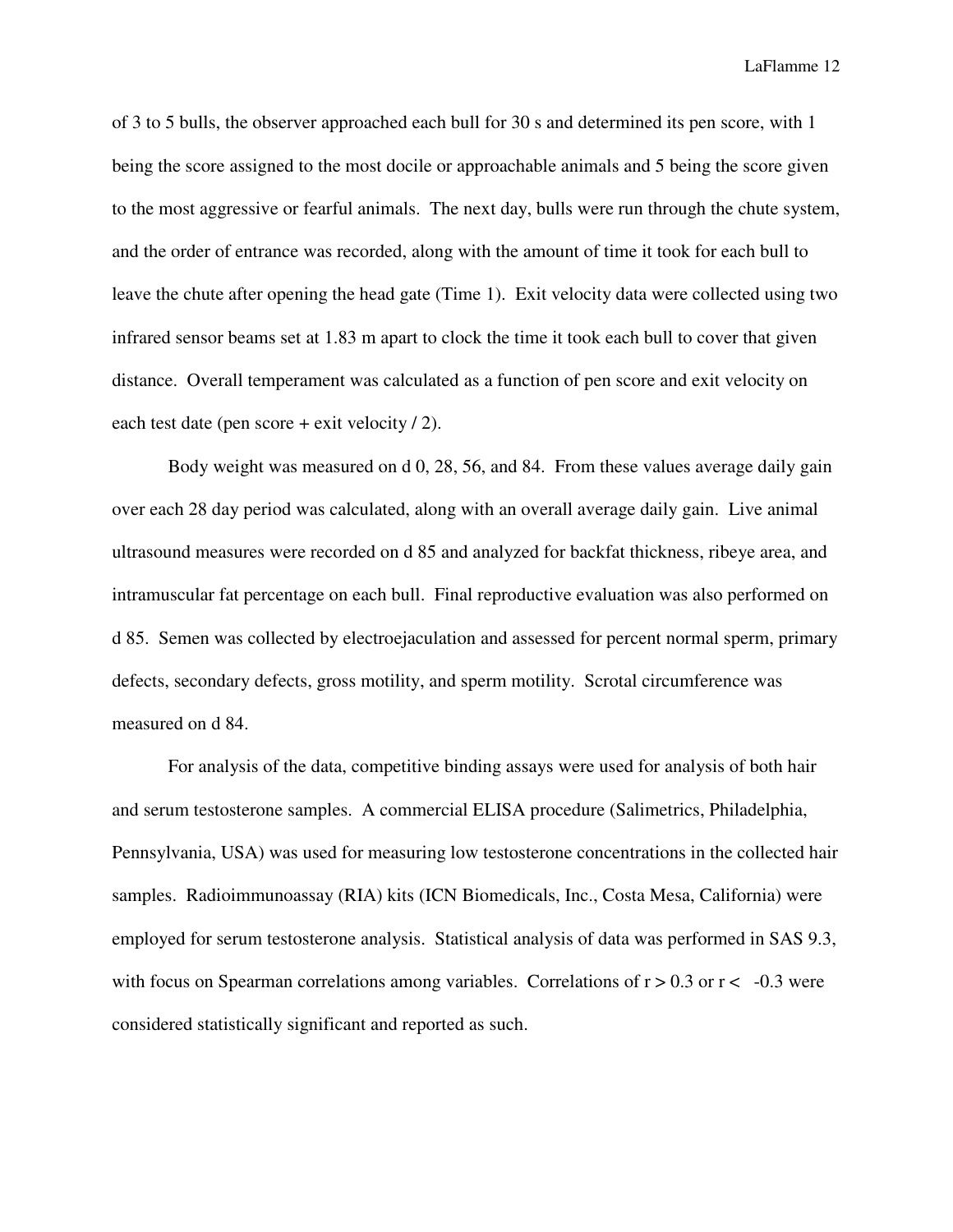## **Results**

 Spearman correlations showed that bull hair testosterone concentrations significantly positively correlated with serum testosterone levels on day 0 (r=0.50, P<0.005), d 28 (r=0.50,  $P=0.005$ ), and d 56 (r=0.30, P=0.12). Hair testosterone was not correlated with serum testosterone on d 84 (-0.3<rs>st<0.3). Significant results (P<0.05) are summarized in Table 1 below.

*Table 1. Spearman correlations between measures of testosterone concentrations in serum and in hair.* 

| Variable 1 | Variable 2 | <b>Correlation</b> | <b>P-Value</b> |
|------------|------------|--------------------|----------------|
| Serum d 0  | Hair d 0   | 0.50               | <0.01          |
| Serum d 28 | Hair d 28  | 0.50               | <0.01          |

 Neither hair nor serum testosterone concentrations were found to be significantly related to most of the experimental measures of temperament. Across all test dates, no correlations were reflected for either measure of testosterone with overall temperament, pen scores, latency to exit chute (Time 1), or order of entrance into the chute. Hair testosterone did exhibit a moderate negative correlation with exit velocity on d 56 ( $r = -0.40$ ,  $P < 0.05$ ) and on d 84 ( $r = -0.34$ ,  $P = 0.11$ ). Serum did not follow the same trend, as it was unrelated to exit velocity across all dates. These results are summarized in Table 2 below.

*Table 2. Relevant correlations between measures of temperament and testosterone production* 

| Variable 1         | <b>Variable 2</b> | <b>Correlation</b> | <b>P-Value</b> |
|--------------------|-------------------|--------------------|----------------|
| Exit velocity d 56 | Hair testosterone | $-0.40$            | 0.03           |
|                    | d 56              |                    |                |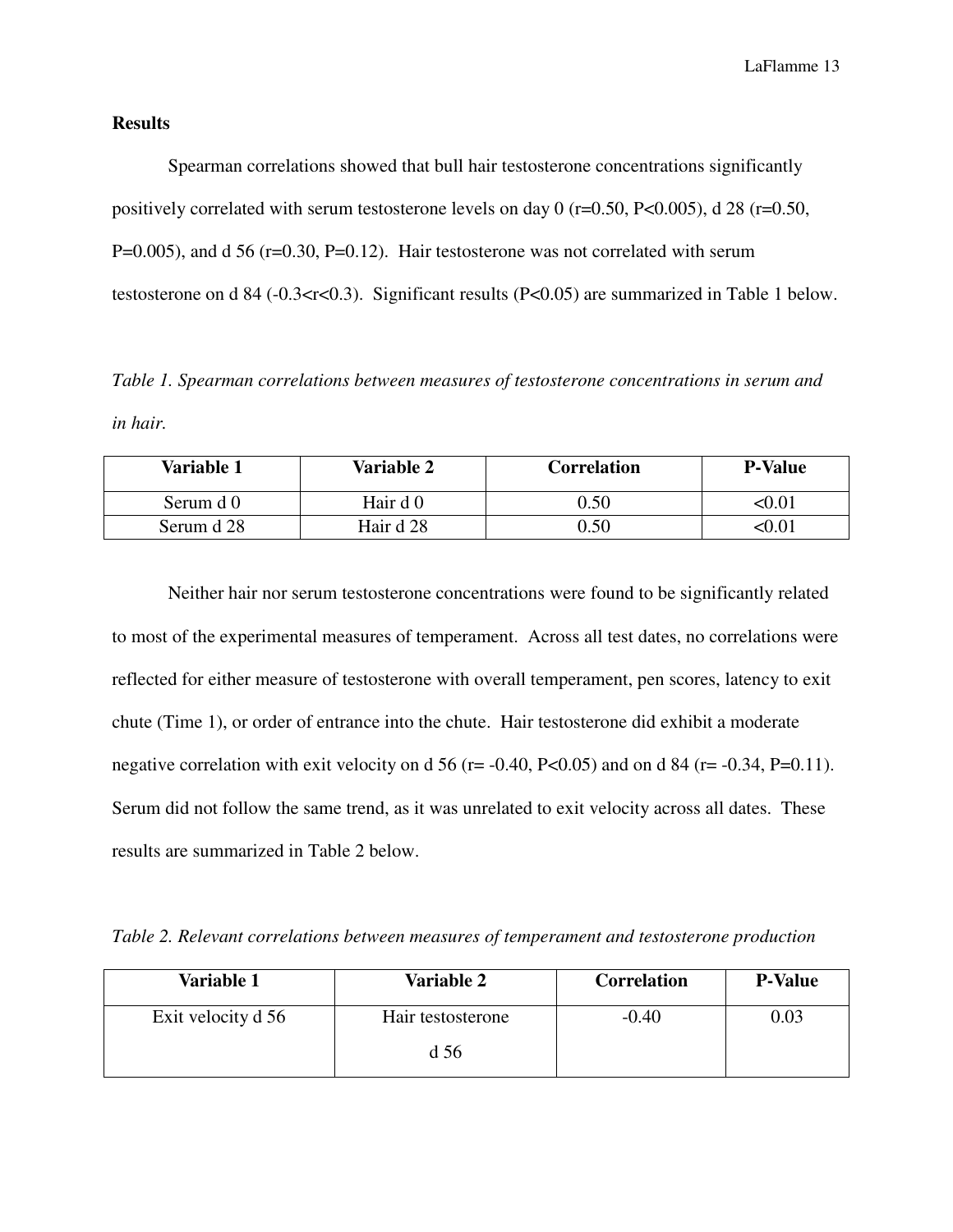Overall, testosterone in hair and serum related moderately to a variety of growth and live ultrasound traits. Overall average daily gain (ADG) correlated positively with serum testosterone concentrations on d 0 (r=0.27, P=0.15), d 56 (r=0.44, P=0.02) and d 84 (r=0.25, P=0.21). Hair testosterone was not correlated with overall ADG on any of the test dates. Concentrations of both serum and hair testosterone also showed positive correlations ranging from weak to strong with body weight. Hair testosterone correlated weakly to moderately with BW on d 0 (r=0.44, P=0.02), d 28 (r=0.47, P<0.01), and d 56 (r=0.25, P=0.19). Serum testosterone was moderately to strongly correlated with BW on d 0 (r=0.66, P<0.0001), d 28  $(r=0.59, P<0.001)$ , and d 56  $(r=0.47, P=0.01)$ . Live ultrasound traits showed some overall relationships on d 84, when hair testosterone concentrations correlated negatively with backfat thickness  $(r = -0.29, P = 0.18)$  and serum testosterone levels correlated negatively with intramuscular fat  $(r = -0.29, P = 0.16)$ .

 Several measures of temperament also demonstrated links with growth traits, particularly average daily gain. Overall temperament on d 28 had a very weak positive correlation with ADG over the period from d 0 to d 28 (r=0.27, P=0.14), and temperament on d 84 similarly correlated with ADG between d 56 and 84 (r=0.27, P=0.17). Additionally, exit velocity was often linked with ADG. Overall ADG positively correlated with exit velocity on d 28 (r=0.40, P=0.03) and d 56 (r=0.45, P=0.02). Values for exit velocity on d 28 moderately correlated with ADG over the period from d 0 to 28 (r=0.46, P=0.01), and d 84 exit velocity weakly correlated with ADG from d 56 to 84 ( $r=0.28$ , P $=0.14$ ). Order of entrance into the chute system on d 0 displayed a moderate negative correlation with overall ADG ( $r = -0.45$ ,  $P = 0.02$ ). Outside of ADG, a few other growth traits were also connected to gauges of docility. On d 56, more docile bulls tended to weigh more. This was indicated by the negative correlation between body weight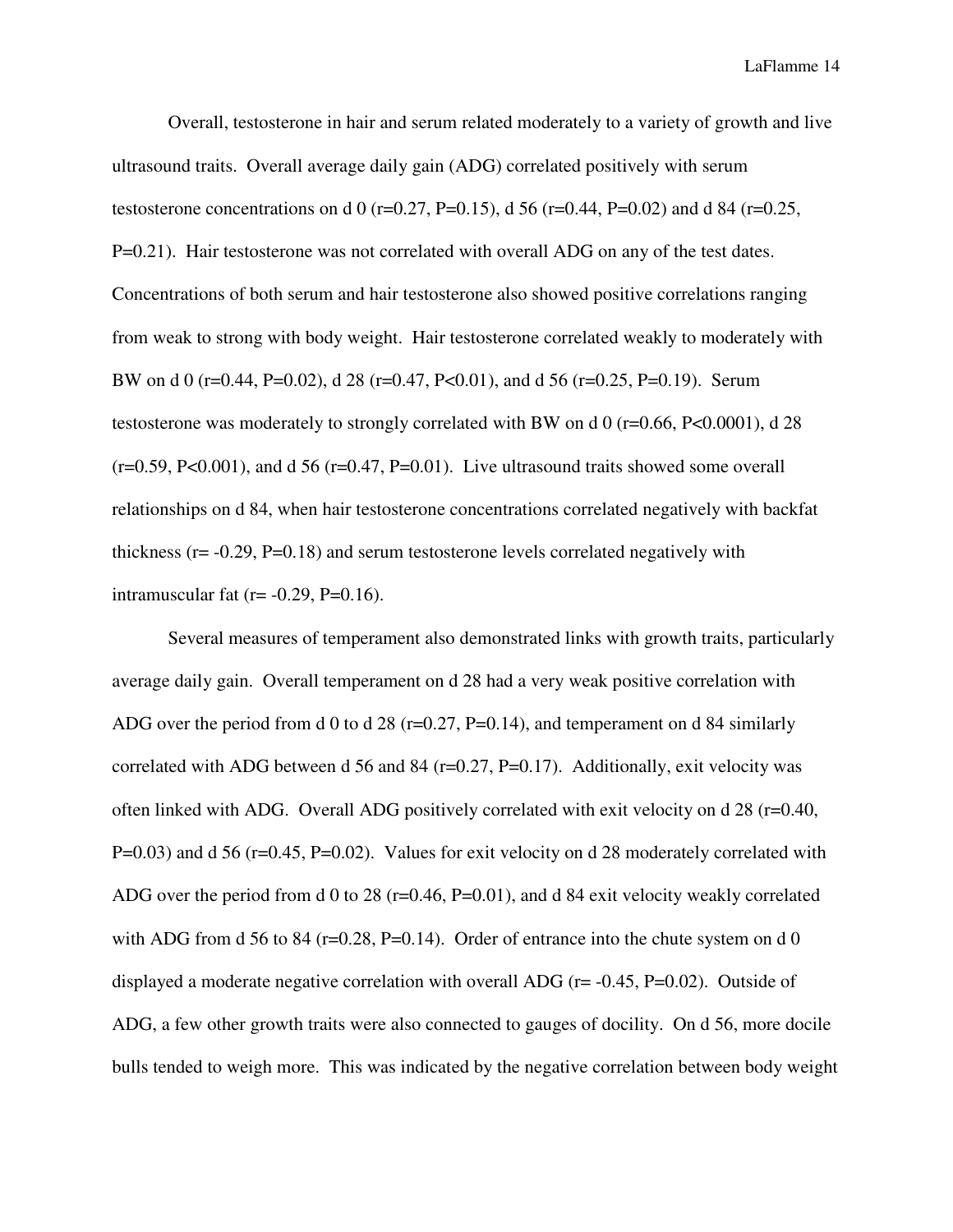and temperament scores on d 56 ( $r = -0.30$ , P=0.11) and, likewise, by the negative correlation between pen scores and BW on d 56 ( $r = -0.29$ ,  $P = 0.13$ ). Lastly, bulls deemed more docile according to lower assigned pen scores on d 84 showed greater ribeye area in the live ultrasounds  $(r = -0.48, P < 0.01)$ . The results for these relationships are listed below in Table 3.

| Variable 1                          | Variable 2  | <b>Correlation</b> | <b>P-Value</b> |
|-------------------------------------|-------------|--------------------|----------------|
| Exit velocity d 28                  | ADG d 0-28  | 0.46               | 0.01           |
| Order of Entrance<br>d <sub>0</sub> | ADG d 0-84  | $-0.45$            | 0.02           |
| Exit velocity d 28                  | ADG d 0-84  | 0.40               | 0.03           |
| Exit velocity d 56                  | ADG d 0-28  | 0.45               | 0.02           |
| Pen score d 84                      | Ribeye area | $-0.48$            | 0.01           |

*Table 3. Relevant correlations between measures of temperament and growth performance.* 

 Reproductive parameters were inconsistent in their relationships with measures of temperament, with some being enhanced and others being depressed in temperamental bulls. Overall temperament on d 84 correlated positively with primary sperm defects (r=0.27, P=0.19) detected in the final breeding soundness examination but correlated negatively with secondary sperm defects (r= -0.36, P=0.07). Pen scores on d 84 also significantly negatively correlated with secondary sperm defects ( $r = -0.31$ ,  $P = 0.13$ ). Similarly, pen scores on d 84 correlated negatively, although not quite significantly, with scrotal circumference on d 84 (r= -0.28, P=0.15). Mixed results also occurred in relationships between time to exit the chute and breeding measures. On d 84, time to exit the chute correlated positively with percentage of normal sperm ( $r=0.39$ ,  $P=0.05$ ), negatively with primary sperm defects ( $r=-0.34$ ,  $P=0.09$ ), and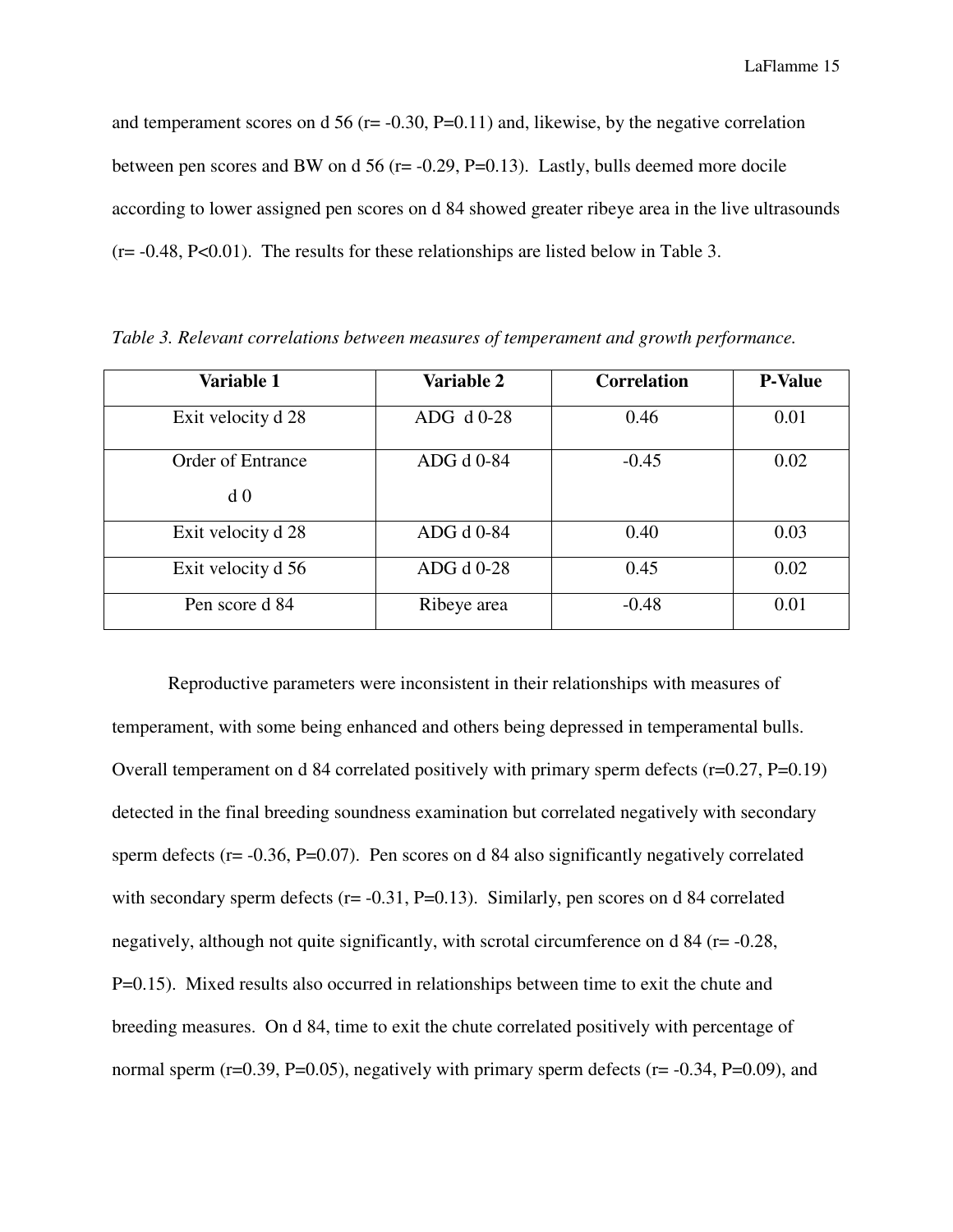positively with secondary sperm defects (r=0.37, P=0.07). These results are summarized in Table 4 below.

*Table 4. Relevant correlations between measures of temperament and reproductive soundness parameters.* 

| Variable 1                 | Variable 2        | <b>Correlation</b> | <b>P-Value</b> |
|----------------------------|-------------------|--------------------|----------------|
| Temperament d 84           | Secondary defects | $-0.36$            | 0.07           |
| Order of entrance<br>d 84  | Sperm motility    | 0.40               | 0.05           |
| Time to exit chute<br>d 84 | Normal sperm      | 0.39               | 0.05           |
| Time to exit chute<br>d 84 | Secondary defects | 0.37               | 0.07           |

 Temperament traits were shown to be significantly linked to a few measures of behavior as well. Lying bout duration on d 84 positively correlated with d 84 EV ( $r=0.31$ ,  $P=0.10$ ), and lying bout duration on d 0 positively correlated with overall temperament scores that day (r=0.30, P=0.17). On d 84, total time spent lying down positively correlated with that day's pen scores ( $r=0.30$ ,  $P=0.12$ ) and overall temperament scores ( $r=0.30$ ,  $P=0.12$ ). Lastly, on d 56, pen scores positively correlated with total steps taken in a day  $(r=0.37, P=0.04)$ . Table 5 below outlines these results.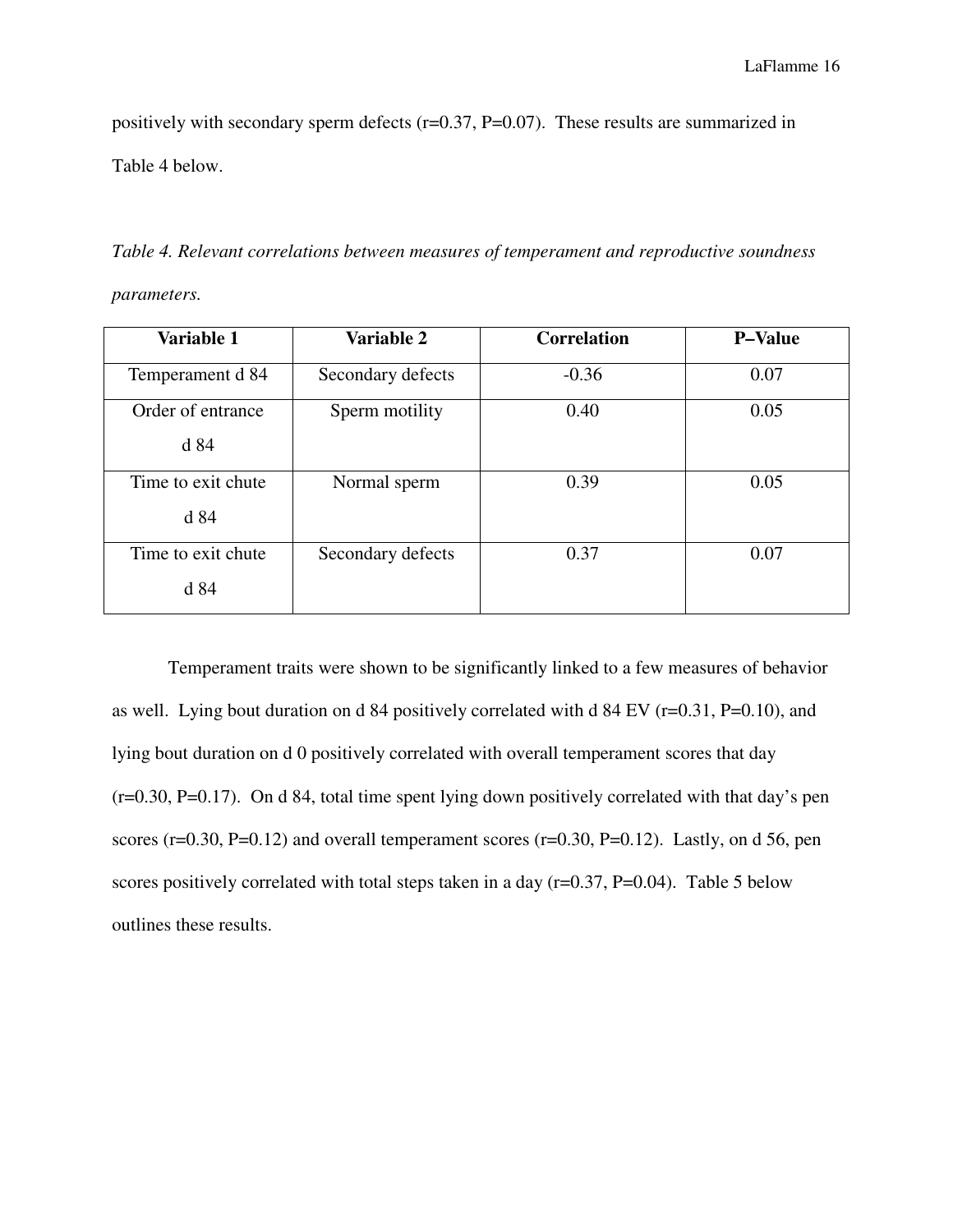| Variable 1     | <b>Variable 2</b> | <b>Correlation</b> | <b>P-Value</b> |
|----------------|-------------------|--------------------|----------------|
| Pen score d 56 | Step sum          | 0.37               | 0.04           |
|                | d 56              |                    |                |

*Table 5. Relevant correlations between measures of temperament and behavioral patterns.*

 Growth performance also exhibited some associations with reproductive measures. SC on d 84 positively correlated with overall ADG (r=0.30, P=0.13), with ADG over the period from d 56 to 84 (r=0.36, P=0.05), and with BW on d 84 (r=0.46, P=0.01). BW on d 84 also positively correlated with the percentage of normal sperm  $(r=0.57, P<0.01)$  and negatively correlated with primary sperm defects  $(r = -0.51, P < 0.01)$ .

Scrotal circumference on d -14 strongly correlated with SC on d 84 (r=0.62, P<0.01). Hair testosterone had a strong negative correlation with secondary defects in semen  $(r= -0.58,$ P<0.01). Likewise, cumulative hair testosterone concentrations displayed a moderate negative correlation with secondary sperm defects  $(r = -0.37, P=0.12)$ .

# **Discussion**

 We found that testosterone concentrations in bull hair and blood serum correlated strongly on d 0 and 28, then moderately on d 56. Our results echo Yang's finding that steroid hormone levels can be as consistently measured in hair as they can in blood serum in humans (2008). In our study on cattle, although hair and serum testosterone data collected on d 84 showed no significant correlation, the results from the first three test dates suggest a clear trend of concentrations of hair testosterone increasing alongside those for serum in bulls. This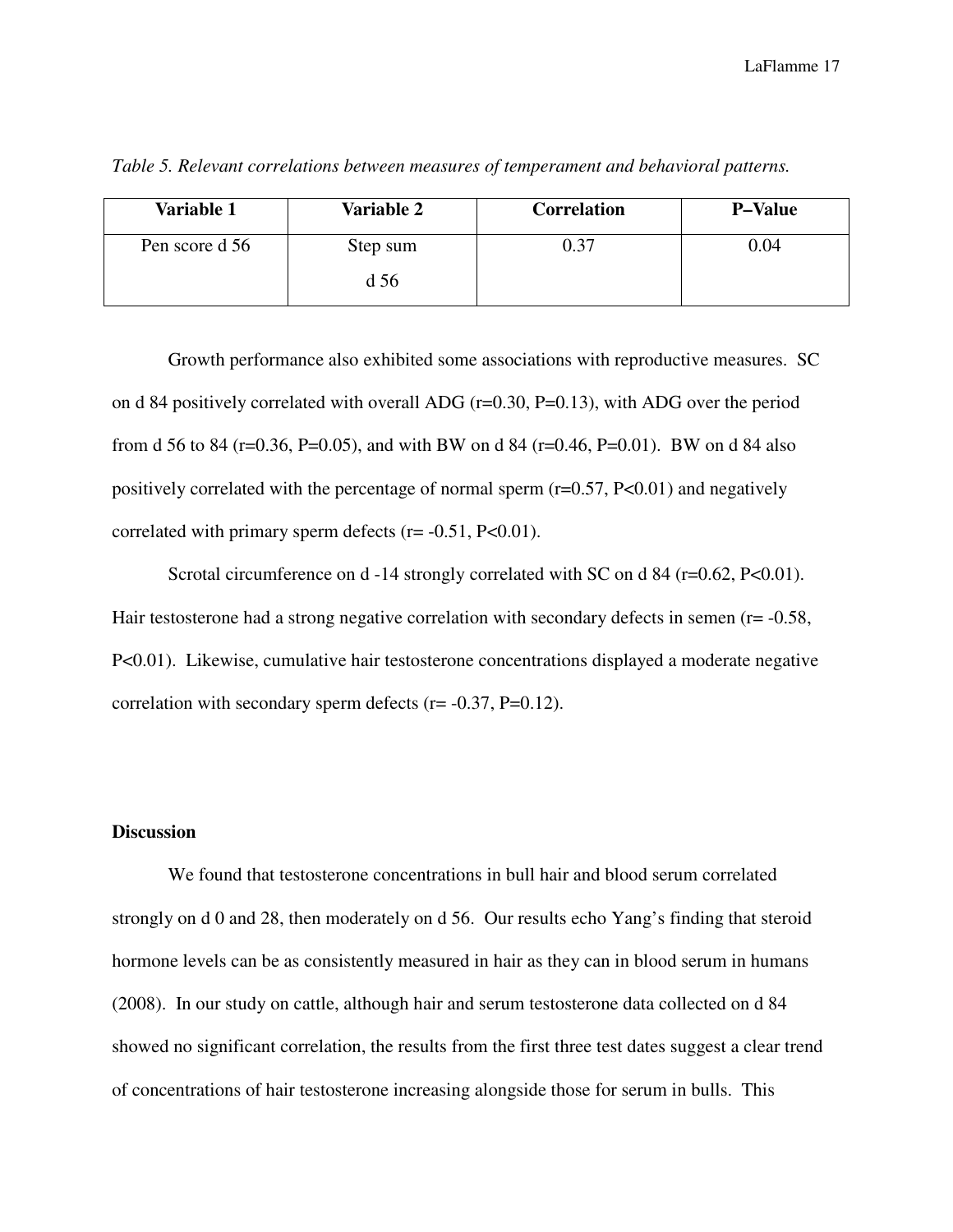indicates that hair may serve as a non-invasive substitute for serum in assessing chronic testosterone concentrations in cattle, although more research would be necessary to confirm its reliability. By reducing risks for both animals and handlers, hair evaluation could potentially provide a superior method of endocrine analysis in cattle than those that have previously been employed.

 Our study also showed that bulls with higher hair testosterone concentrations had significantly slower exit velocities on d 56 and 84. Geburt et al. saw the same pattern in their examination of relationships between cattle testosterone levels and temperament measures, where it was shown that elevated salivary testosterone concentrations correspond with slower exit velocities (2015). Thus, our results do agree with previous research, so perhaps hair testosterone concentrations could provide a predictor for cattle temperament as indicated by exit velocity, with higher hair testosterone suggesting more docile temperament in bulls. However, since serum testosterone did not significantly correlate with exit velocity on any of the test dates, further research would be needed to firmly establish that exit velocity consistently relates to measured testosterone concentrations across all different bodily substances.

 With regard to relationships between growth performance and hair and serum testosterone, we found that bulls with higher serum testosterone concentrations had greater overall average daily gain from d 0 to 84, as expected. Sitarz et al. showed that the same trend exists between ADG and plasma testosterone concentrations in bulls (1977). We also found that heavier bulls had higher testosterone concentrations in both hair and serum. While this may have some implications about the effects of testosterone on muscle growth, we attribute this in part to the fact that our study examined yearling bulls, many of which may have reached puberty during the testing window. It is well established that pubertal changes include elevated testosterone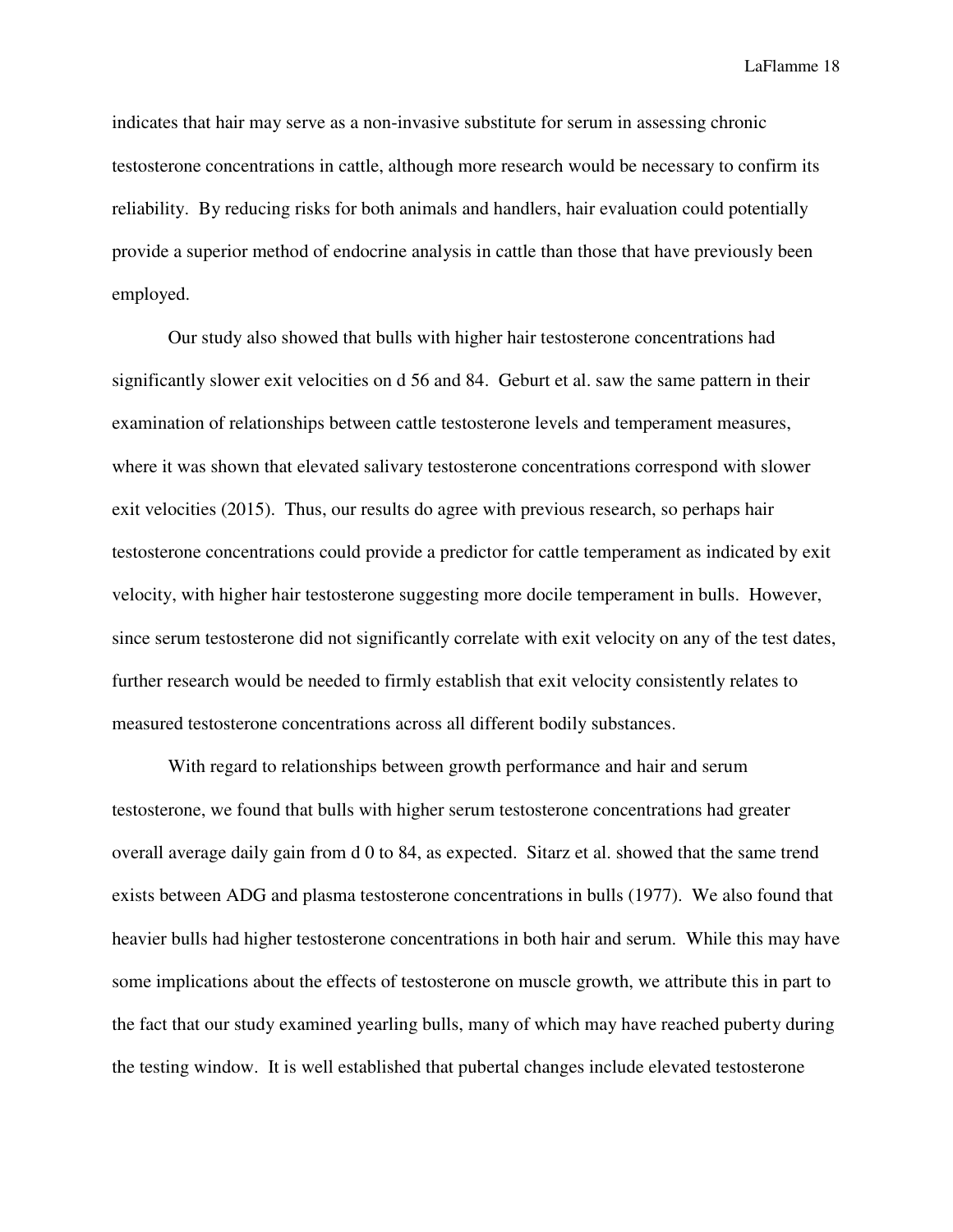secretions (Amann and Walker, 1983). Therefore, in our study, it was unsurprising that bulls' body weight increased along with testosterone concentrations, as those bulls with higher testosterone may have been post-pubertal and much likely to be heavier than their immature contemporaries. In addition, our study showed that bulls with higher hair testosterone concentrations exhibited lower backfat thickness, and those with higher serum concentrations had lower intramuscular fat. Gortsema et al. also observed less trimmable fat in bulls than steers. In combination, the continued trend of these findings indicates that body fat is lower in the presence of higher testosterone. Interestingly, however, the only relationship between testosterone concentrations and reproductive characteristics that our study revealed was that bulls with higher cumulative hair testosterone concentrations had fewer secondary sperm defects. Although testosterone is often intimately linked to reproduction, the circa-pubertal age of the animals in this study may have confounded the results in this area, since most bulls were just approaching or had only recently undergone puberty at the time of the breeding soundness examination.

 Contrary to prior literature demonstrating reduced growth in more temperamental cattle than in docile ones, our study found that bulls with both higher overall temperament scores and faster exit velocities achieved greater average daily gain. Here again, the pubertal age of bulls in this study may have played a role by affecting temperament over time. It is likely that immature, pre-pubertal bulls were more temperamental than those that had already reached puberty and matured more in terms of disposition. At the same time, pre-pubertal bulls may have experienced greater growth rates, or higher average daily gain, than post-pubertal bulls, who could have had less room left to grow being already closer to their mature weight. Additionally, with part of their energy being devoted to maintaining sexual function rather than physical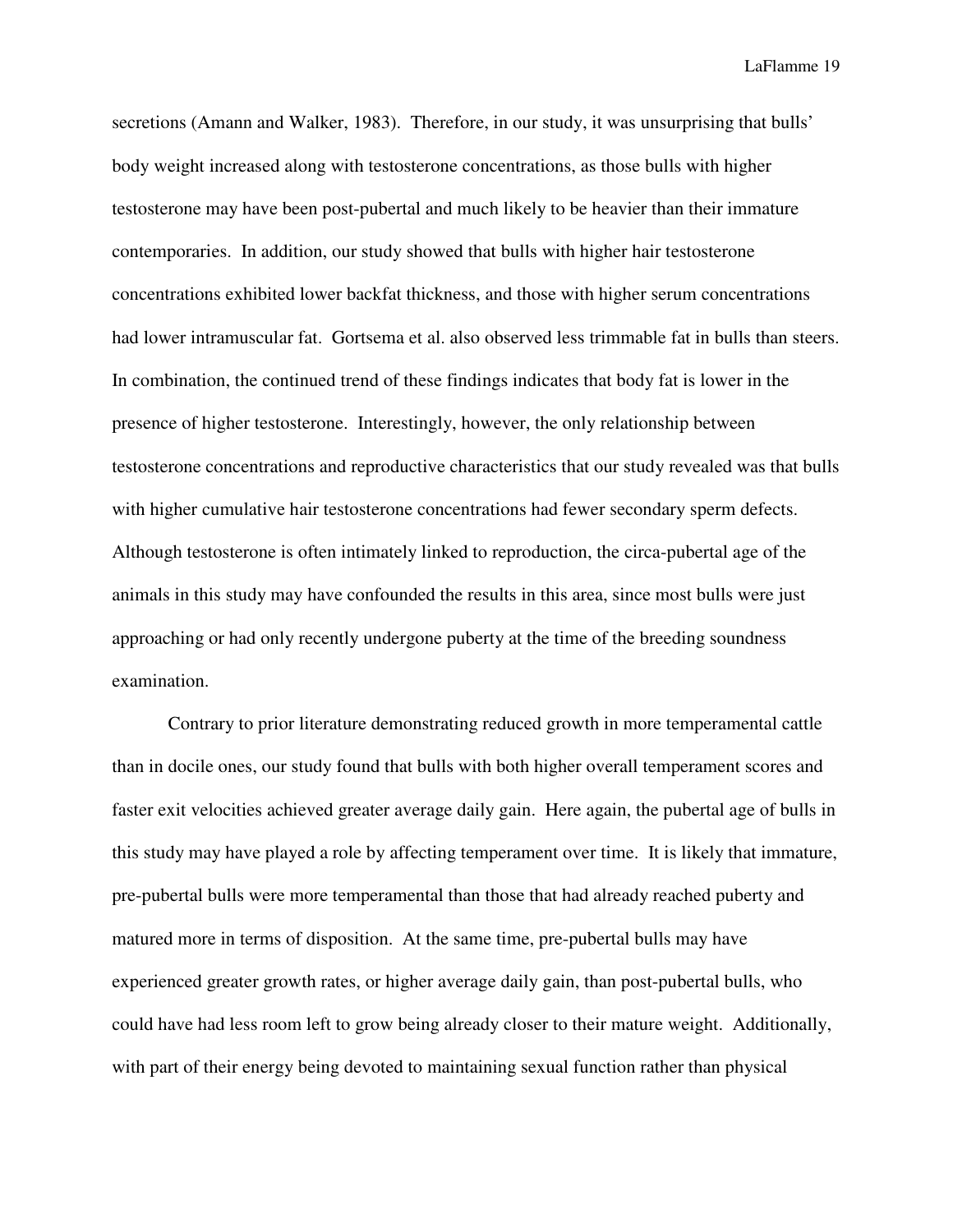growth, perhaps post-pubertal bulls grew more slowly for this reason as well. This explanation would also make sense tying into our finding that bulls that were deemed more docile by lower overall temperament scores tended to weigh more.

 Like Fordyce et al.'s finding that temperament is not associated with reproductive measures such as scrotal circumference (1996), we found that there were very few relationships between temperament and reproductive parameters. Even the significant relationships seemed to follow no consistent pattern. Primary sperm defects were higher in bulls that were more temperamental in terms of overall temperament score on d 84, perhaps again because more immature bulls, who would be more prone to produce defective sperm, exhibited less docile dispositions. Unexpectedly, however, bulls that were more temperamental according to d 84 pen scores had fewer secondary sperm defects, a result that appears inconsistent with the finding for primary sperm defects. Bulls assigned more temperamental pen scores on d 84 also tended to have lower scrotal circumference, although the figure was not quite statistically significant. This made sense in accordance with Burrow's study showing that scrotal circumference was lower in bulls with higher flight speed scores. Also, as predicted by the hypothesis that post-pubertal bulls were more docile in temperament, bulls that were more docile in being slower to exit the chute had higher percentages of normal sperm and lower prevalence of primary sperm defects. However, results deviated from expectation when bulls that were slower to exit the chute had a higher presence of secondary sperm defects. Overall, it appears that few relationships between bull temperament and reproduction exist, and those that do are not necessarily likely to persist over time. A great deal more research would be required to draw conclusions on these relationships in bull cattle.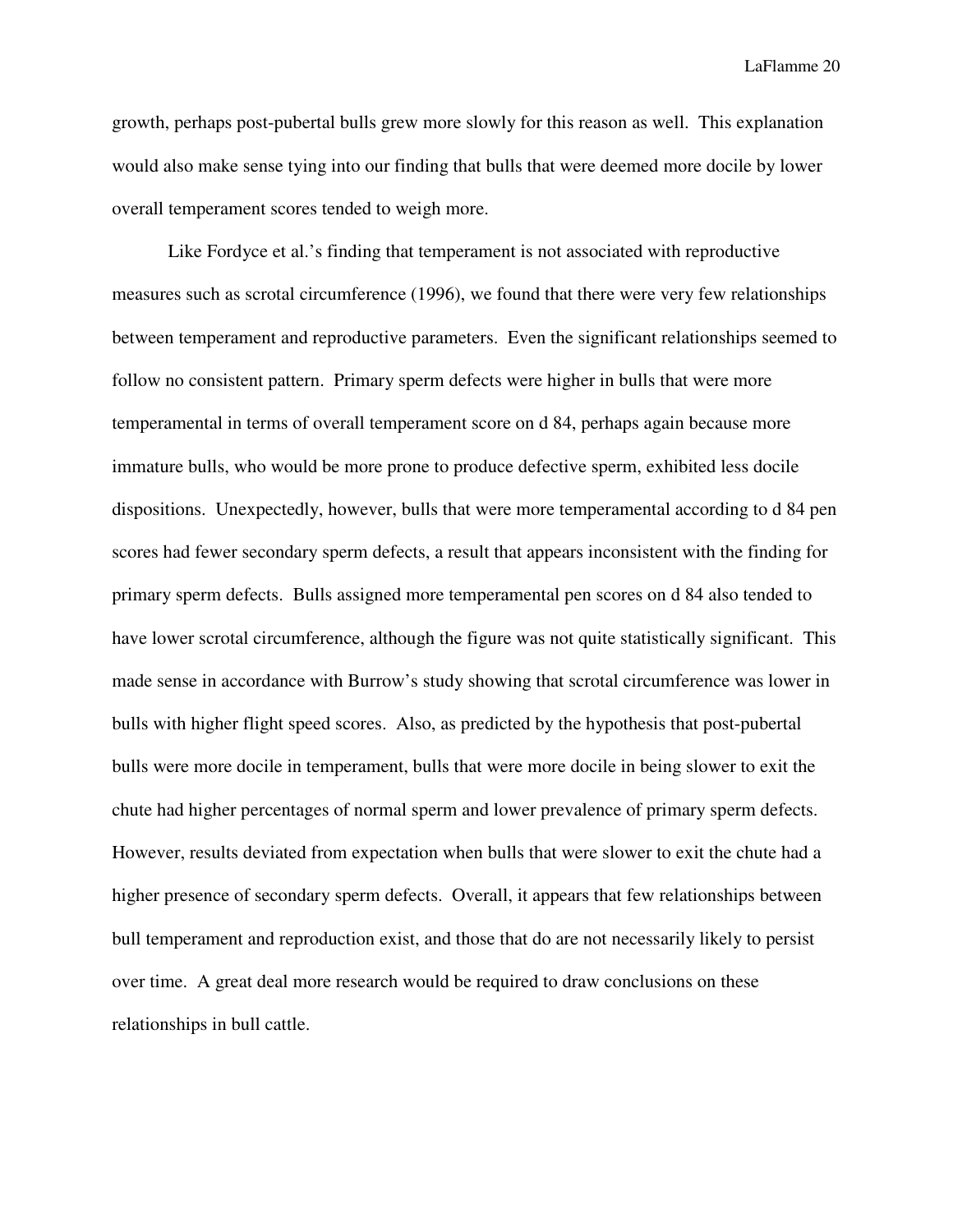Bull behavior tended to be less active, as indicated by longer lying bout duration, as disposition became more temperamental, as suggested by both exit velocity and temperament scores. Likewise, bulls that were more temperamental with regard to pen scores and overall temperament scores spent more total time lying during the day, possibly because those more temperamental bulls that spent more time lying were less mature and required more time resting. Our findings contradict Wierenga's experimental conclusion that more temperamental bulls spent less time lying (1987). However, because we did not see this relationship persist across multiple dates, it would perhaps be unsafe to draw conclusions on these relationships between cattle behavior and temperament without further research on the subject. In closer alignment with what we might expect, bulls in our study that were more temperamental by pen score took more steps within a day.

 When examining relationships between growth performance and reproduction traits, our results supported our hypothesis. We found that bulls with higher scrotal circumference on d 84 tended to have greater periodic and overall average daily gain, implying that selecting bulls for larger SC may yield faster growing animals. This also coincides with Schenkel et al.'s experimental finding that SC values correlated with ADG across multiple breeds of growing bulls (2004). Additionally, in our study, bulls with greater body weights displayed greater percentages of normal sperm and fewer primary sperm defects, which makes sense in light of the fact that heavier bulls were likely more mature and thus more reliable in their sexual functioning.

 Overall, our research suggests that hair analysis could serve as a noninvasive substitute for blood serum in evaluating testosterone concentrations in cattle. In addition, bull temperament in our study was better related to growth performance traits than to behavior and reproductive characteristics, which show more inconsistency among relationship patterns.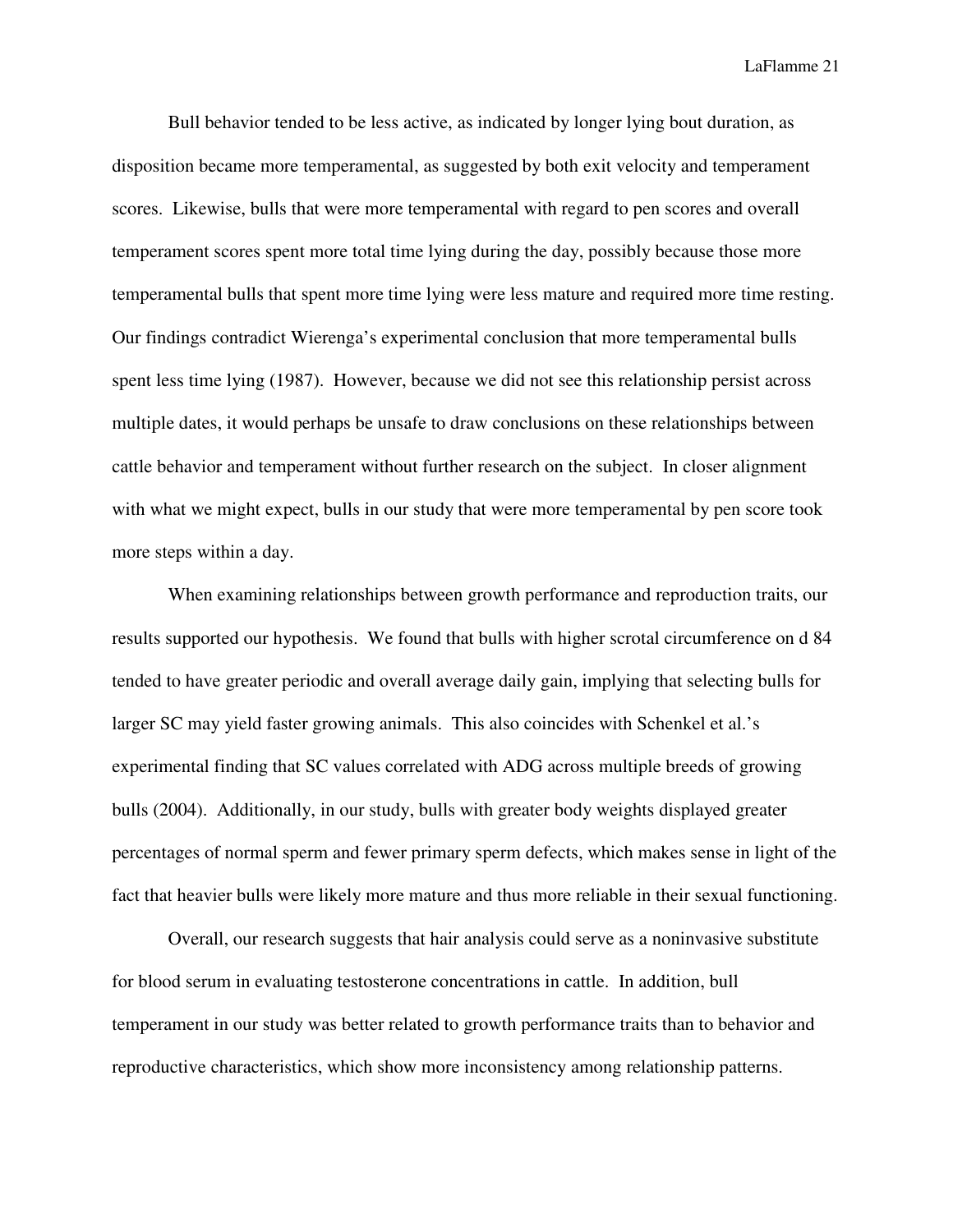However, with the possibly confounding effects that the pubertal age of our bull subjects appeared to cause in our project, it would be beneficial to repeat a similar study in a group of older bulls that were known to have already attained puberty and test to see if the results were the same in senior bulls. Lastly, since testosterone concentrations were consistently lower in cattle who were deemed more temperamental with regard to exit velocity, it seems that hair testosterone may indeed provide an objective and noninvasive method of predicting cattle temperament.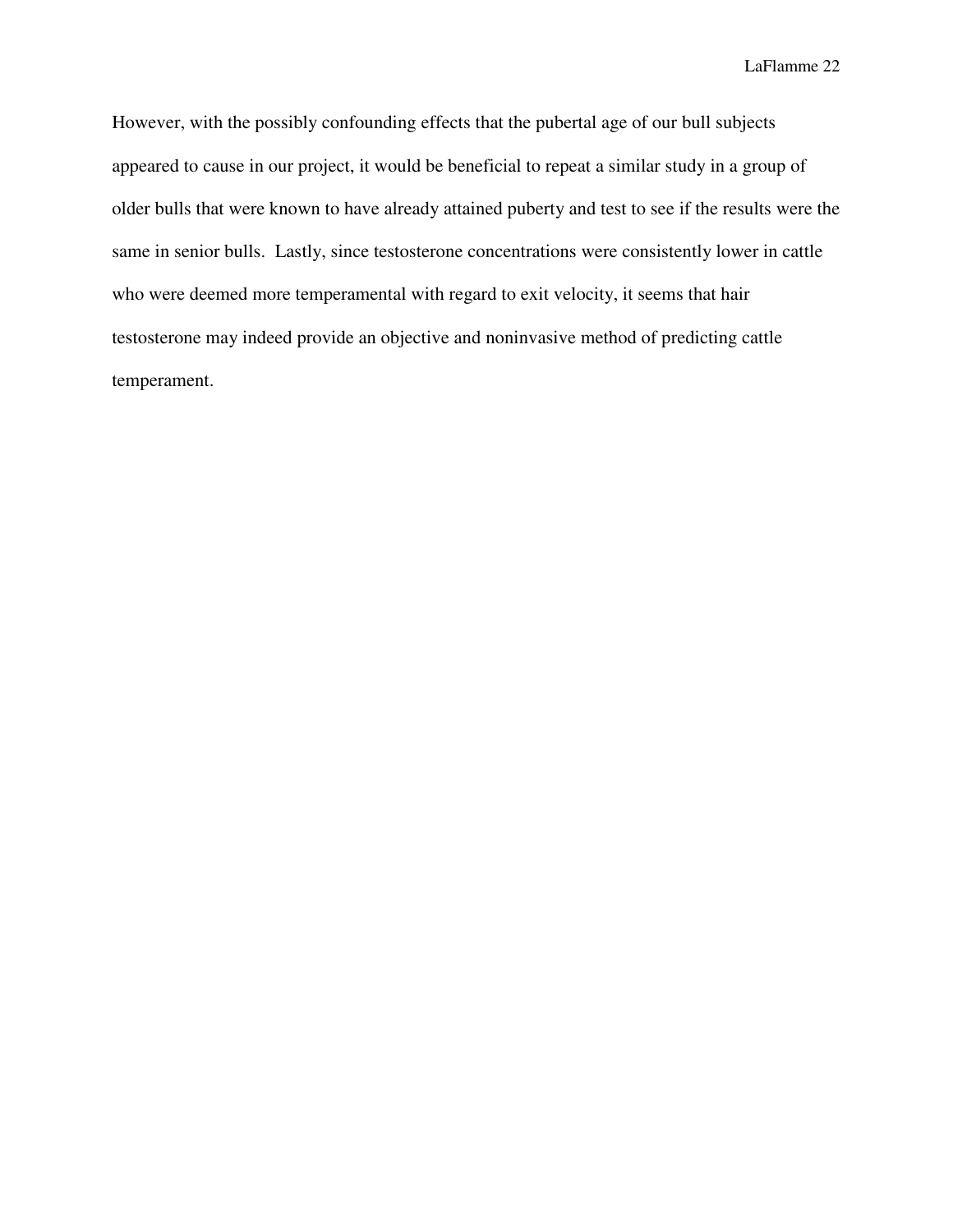## **Literature Cited**

- Amann, R. P., and O. A. Walker. 1983. Changes in the pituitary-gonadal axis associated with puberty in Holstein bulls. J. Anim. Sci. 57.2: 433-442.
- Asadpour, R., F. Rezazadeh, and H. Hamali. 2008. Blood testosterone level in Iranian buffalo bulls and its relation with semen freezability. J. Anim. Vet. Adv. 7.12: 1559-562.
- Barth, A. D., and C. L. Waldner. 2002. Factors affecting breeding soundness classification of beef bulls examined at the Western College of Veterinary Medicine. Can. Vet. J. 43: 274- 284.
- Brain, Paul F. 1983. Pituitary-gonadal influences on social aggression. In: Bruce B. Svare, editor, Hormones and Aggressive Behavior. Springer US, New York, NY. p. 3-25.
- Brito, L. F. C., A. D. Barth, R. E. Wilde, and J. P. Kastelic. 2012. Effect of growth rate from 6 to 16 months of age on sexual development and reproductive function in beef bulls. Theriogenology 77.7:1398-1405.
- Burrow, H. M. 2001. Variances and covariances between productive and adaptive traits and temperament in a composite breed of tropical beef cattle. Livest. Prod. Sci. 70.3: 213- 233.
- Burrow, H. M., and R. D. Dillon. 1997. Relationships between temperament and growth in a feedlot and commercial carcass traits of *Bos indicus* crossbreds. Aust. J. Exp. Agric. 37: 407-11.
- Cooke, R. F. 2014. Temperament and acclimation to human handling influence growth, health, and reproductive responses in Bos taurus and Bos indicus cattle. J. Anim. Sci. 92.12: 5325-33.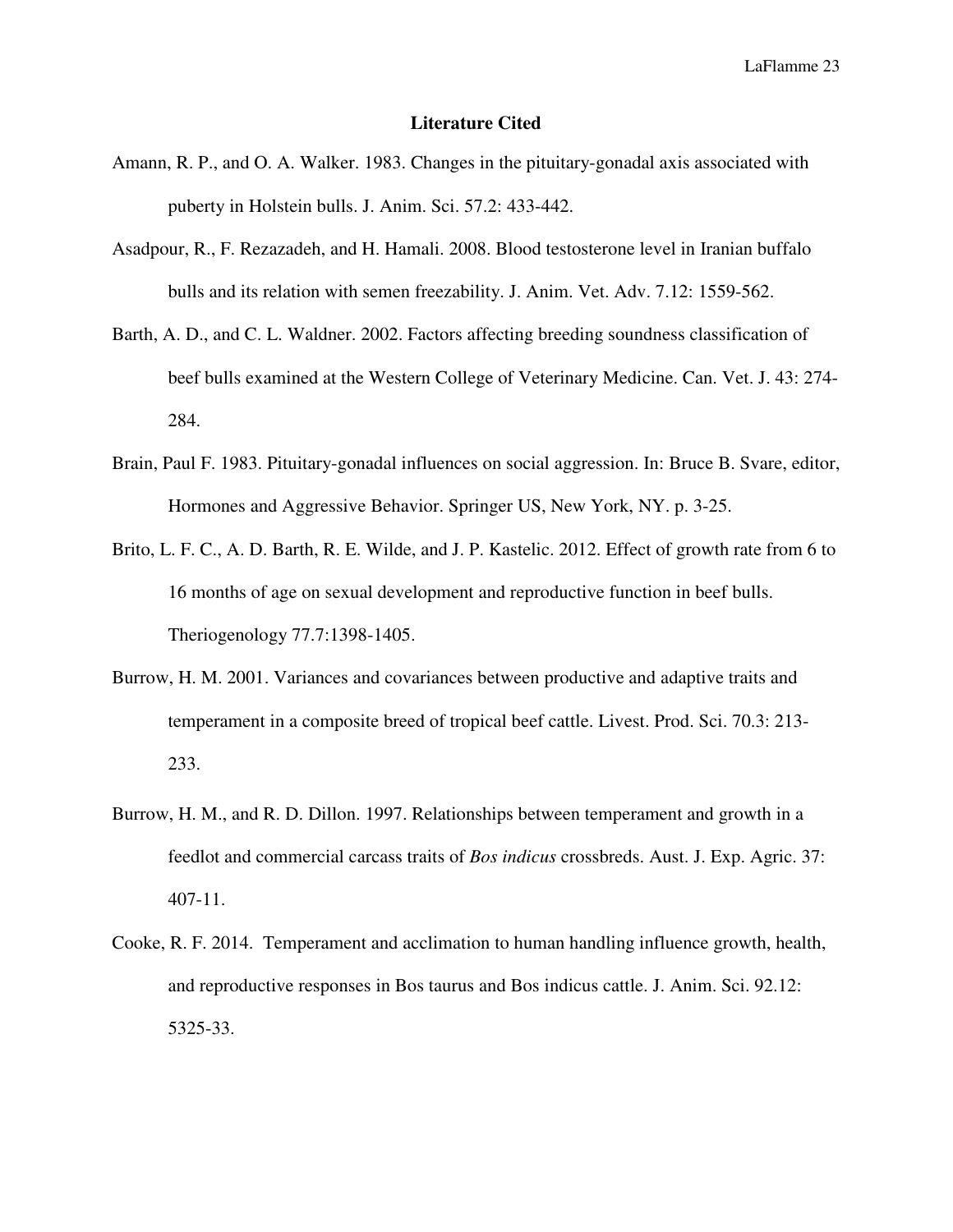- Coulter, G. H., and D. R. C. Bailey. 1988. Epididymal sperm reserves in 12-month-old Angus and Hereford bulls: Effects of bull strain plus dietary energy. Anim. Reprod. Sci. 16: 169- 175.
- Fewell, Jason E. 2014. USDA releases 2012 Census of Agriculture preliminary results. https://extension.tennessee.edu/WebPacket/Pages/WP-2014-03-CensusOfAgriculture. aspx. (Accessed 21 January 2015.)
- Fordyce, G., J. R. Wythes, W. R. Shorthose, D. W. Underwood, and R. K. Shepherd. 1988. Cattle temperaments in extensive beef herds in northern Queensland 2. Effect of temperament on carcass and meat quality. Aust. J. Exp. Agric. 28: 689-93.
- Fordyce, G., C. J. Howitt, R. G. Holroyd, P. K. O'Rourke, and K. W. Entwhistle. 1996. The performance of Brahman-Shorthorn and Sahiwal-Shorthorn beef cattle in the dry tropics of northern Queensland 5. Scrotal circumference, temperament, ectoparasite resistance, and the genetics of growth and other traits in bulls. Aust. J. Exp. Agric. 36: 9-17.
- Fraser, A. F. 1957. The disposition of the bull. Br. J. Anim. Behav. 5: 110-115.
- Geburt, Katrin, Marion Piechotta, Uta König von Borstel, and Matthias Gauly. 2015. Influence of testosterone on the docility of German Simmental and Charolais heifers during behavior tests. Physiol. Behav. 141: 164-71.
- Gleixner, A., and Heinrich H. D. Meyer. 1997. Detection of estradiol and testosterone in hair of cattle by HPL/EIA. Fresenius J. Anal. Chem. 357.8: 1198-1201.
- Gortsema, S. R., J. A. Jacobs, R. G. Sasser, T. L. Gregory, and R. C. Bull. 1974. Effects of endogenous testosterone on production and carcass traits in beef cattle. J. Anim. Sci. 39: 680-86.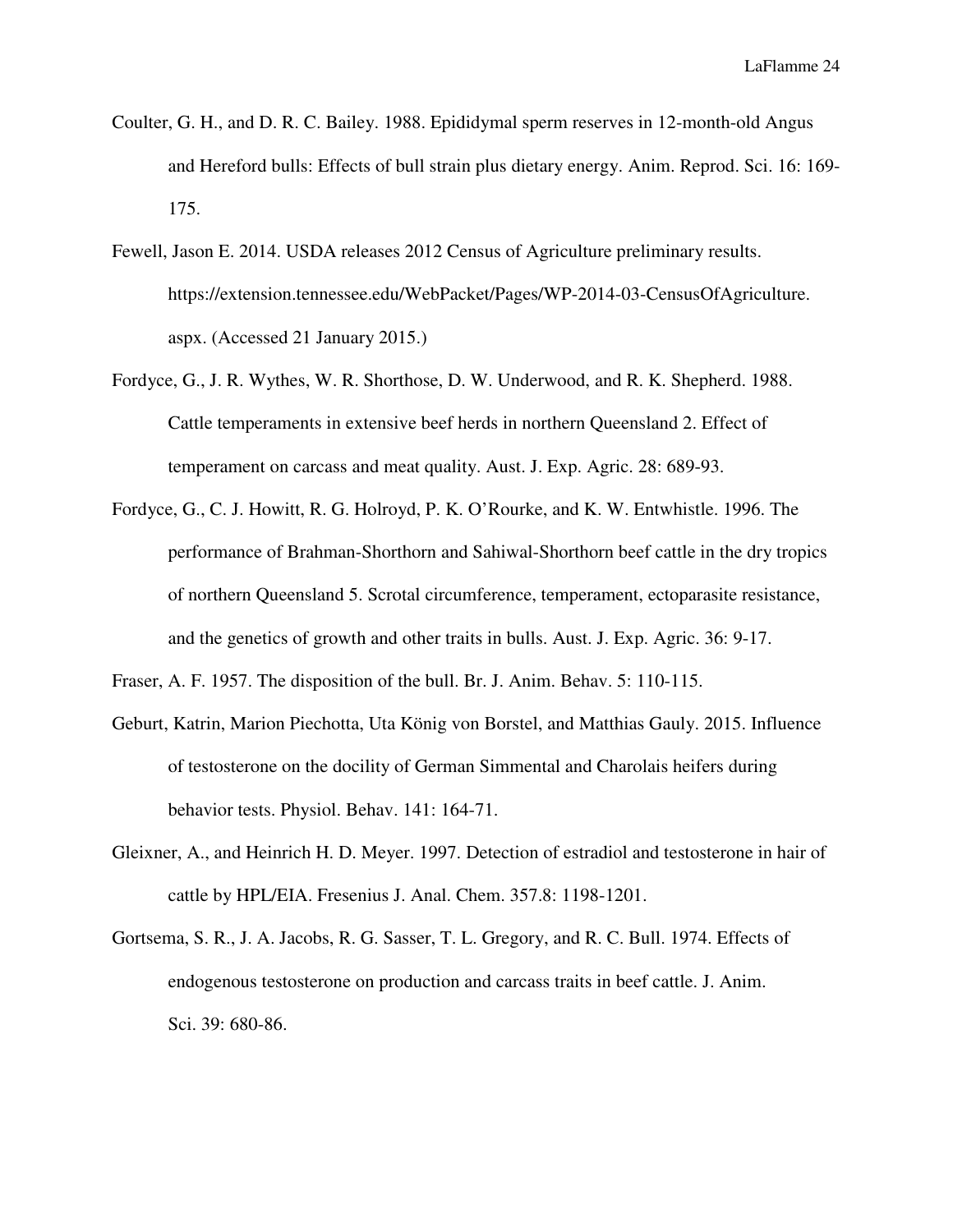- Hafez, E. S. E., and M. F. Bouissou. 1975. The behavior of cattle. The Behaviour of Domestic Animals 3: 217-233.
- Hafla, An, P. A. Lancaster, G. E. Carstens, D. W. Forrest, J. T. Fox, T. D. Forbes, M. E. Davis, R. D. Randel, and J. W. Holloway. 2012. Relationships between feed efficiency, scrotal circumference, and semen quality traits in yearling bulls. J. Anim. Sci. 90.11: 3937-44.
- Kasimanickam, R., M. Asay, S. Schroeder, V. Kasimanickam, J. M. Gay, J. P. Kastelic, J. B. Hall, and W. D. Whittier. 2014. Calm temperament improves reproductive performance of beef cows. Reprod. Domest. Anim. 49.6: 1063-67.
- Koren, Lee, Ofer Mokady, Tatyana Karaskov, Julia Klein, Gideon Koren, and Eli Geffen. 2001. A novel method using hair for determining hormonal levels in wildlife. Anim. Behav. 63: 403-406.
- Liu, X., F. Chen, D. Guo, X. Song, Y. Zhong. 1988. Early pregnancy diagnosis in dairy cows based on hair progesterone analysis. Int. J. Anim. Sci. 3: 123-127.
- Mandal, Ananya. 2014. Testosterone Physiological Effects. http://www.news medical.net/health/Testosterone-Physiological-Effects.aspx. (Accessed 22 January 2014.)
- Matheney, Kara J. 2009. Evaluation of performance traits in Brahman cattle: blood parameters, calf temperament, residual feed intake, and bull reproductive development. Master's thesis, Texas A & M Univ., College Station.
- Neel, James B. 2014. Tennessee's Cattle Industry. http://animalscience.ag.utk.edu/beef/ tncattleindustry.html. (Accessed 25 January 2014.)
- Petherick, J. C. 2005. A review of some factors affecting the expression of libido in beef cattle, and individual bull and herd fertility. Appl. Anim. Behav. Sci. 90.3-4: 185-205.